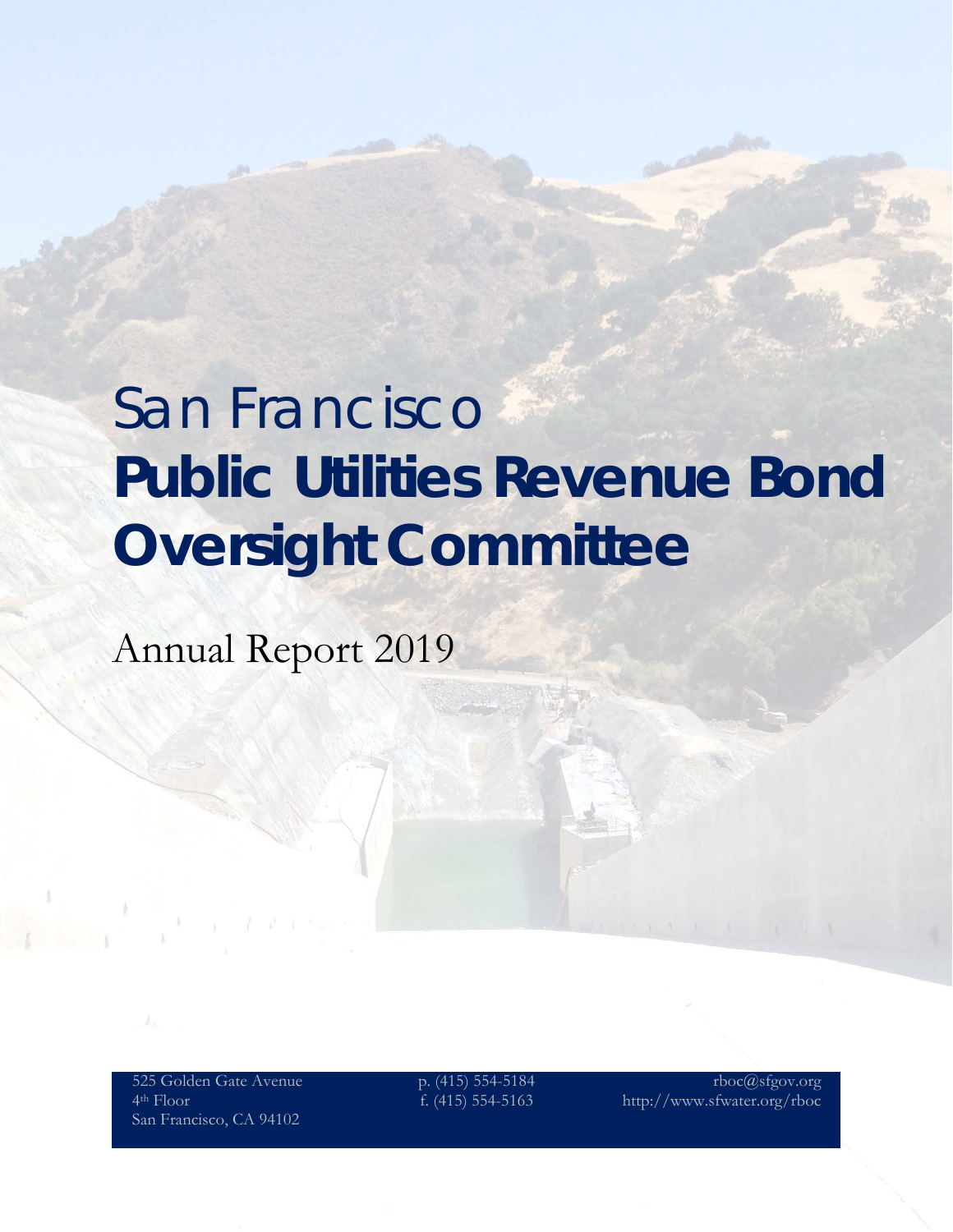# Background

In November 2003, the Public Utilities Revenue Bond Oversight Committee (RBOC) was formed after passage of Proposition P (November 2002), adding Sections 5A.30 through 5A.36 to the San Francisco Administrative Code.

The RBOC facilitates transparency and accountability in the expenditure of revenue bond proceeds. The public is invited and welcome to attend RBOC meetings and provide input.

Pursuant to Administrative Code, Section 5A.36, the RBOC is charged with providing independent oversight of the expenditure of public utility revenue bond proceeds for capital improvements. The committee helps ensure an uninterrupted supply of water, power, and wastewater treatment services to the City and County and San Francisco Public Utilities Commission (SFPUC) customers. Further, it helps ensure public dollars are spent in accordance with the authorizing bond resolutions and applicable laws.

After conducting an independent audit, and consulting with the City Attorney, the RBOC may determine that proceeds of a revenue bond program were not utilized for purposes authorized in accordance with the associated bond resolution or applicable law. It may be further determined that this surmounts to an illegal expenditure or waste of such revenue bonds. By majority vote, the RBOC may prohibit the issuance or sale of authorized revenue bonds that have yet to be issued or sold.

Any RBOC decision to prohibit the sale of authorized but unsold revenue bonds may be appealed to the Board of Supervisors. The SFPUC can provide evidence of corrective measures to the Board, and the Board may decide to overturn the decision by the RBOC, upon a two-thirds vote of all of its members. To date, the RBOC has not prevented any issuance of SFPUC revenue bonds.

The SFPUC continues to incur bonded indebtedness to finance capital improvements related to its two major enterprises, the Water and Sewer systems. Each of these enterprises have embarked on major system improvement programs, which are expected to be completed in 2021 and beyond, respectively. However, the provisions of Proposition P were set to expire on January 1, 2013, unless extended by an ordinance of the Board of Supervisors.

In 2012, the Board extended the sunset date to January 1, 2016, (see Ordinance No. 236-12, BOS File No. 120221). Accordingly, in 2015, the SFPUC submitted, and the Board of Supervisors approved, a resolution supporting the extension of the RBOC until January 1, 2019. On December 11, 2018, the Board of Supervisors approved Ordinance No. 309-18, BOS File No. 180123, extending the RBOC through January 1, 2025.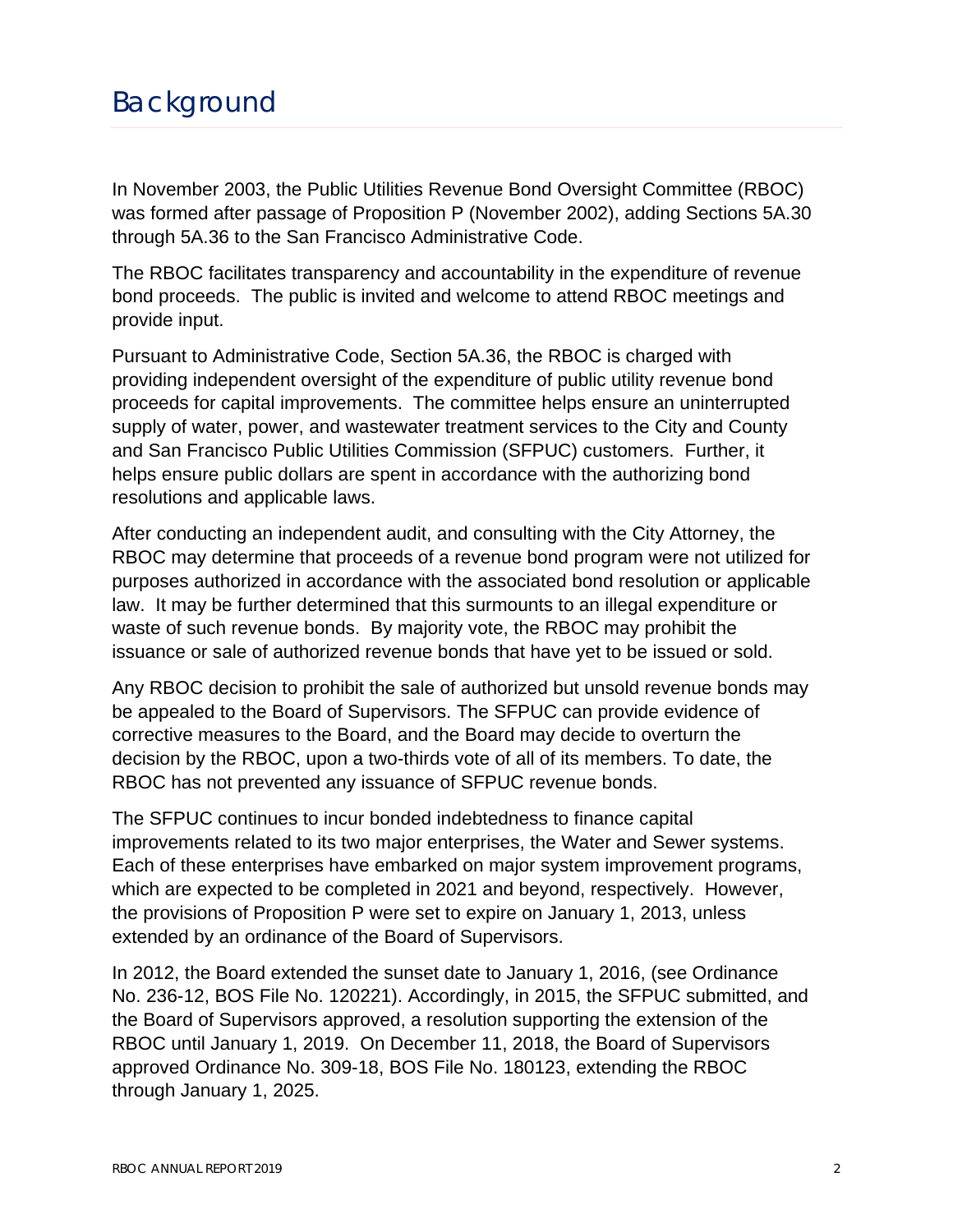The Revenue Bond Oversight Committee (RBOC) monitors the expenditure of revenue bond proceeds related to the repair, replacement, upgrade and expansion of the SFPUC's water, power and sewer infrastructure. The RBOC provides independent oversight to ensure transparency and accountability. The RBOC's goal is to ensure that SFPUC revenue bond proceeds are spent for their intended purposes in accordance with legislative authorization and other applicable laws.

### Accomplishments in 2019

During 2019, RBOC achievement highlights include the following:

- Strategized with SFPUC and other city staff to prepare for the revenue bond expenditure audits process.
- Worked with city staff to prepare and release RFQ for audit consultants and selected consultant
- Monitored the outcome of bond sales and ongoing debt plans.
- Toured *Southeast Treatment Plant* and *Calaveras Dam.*
- Reviewed progress of WSIP and SSIP with particular focus on the accuracy of budgeting and scheduling forecasts and continued attention to ensuring that lessons learned from the WSIP are applied during implementation of the SSIP.
- Heard presentations from SFPUC staff on results of Wastewater bond sales and updates on the WIFIA loan transaction.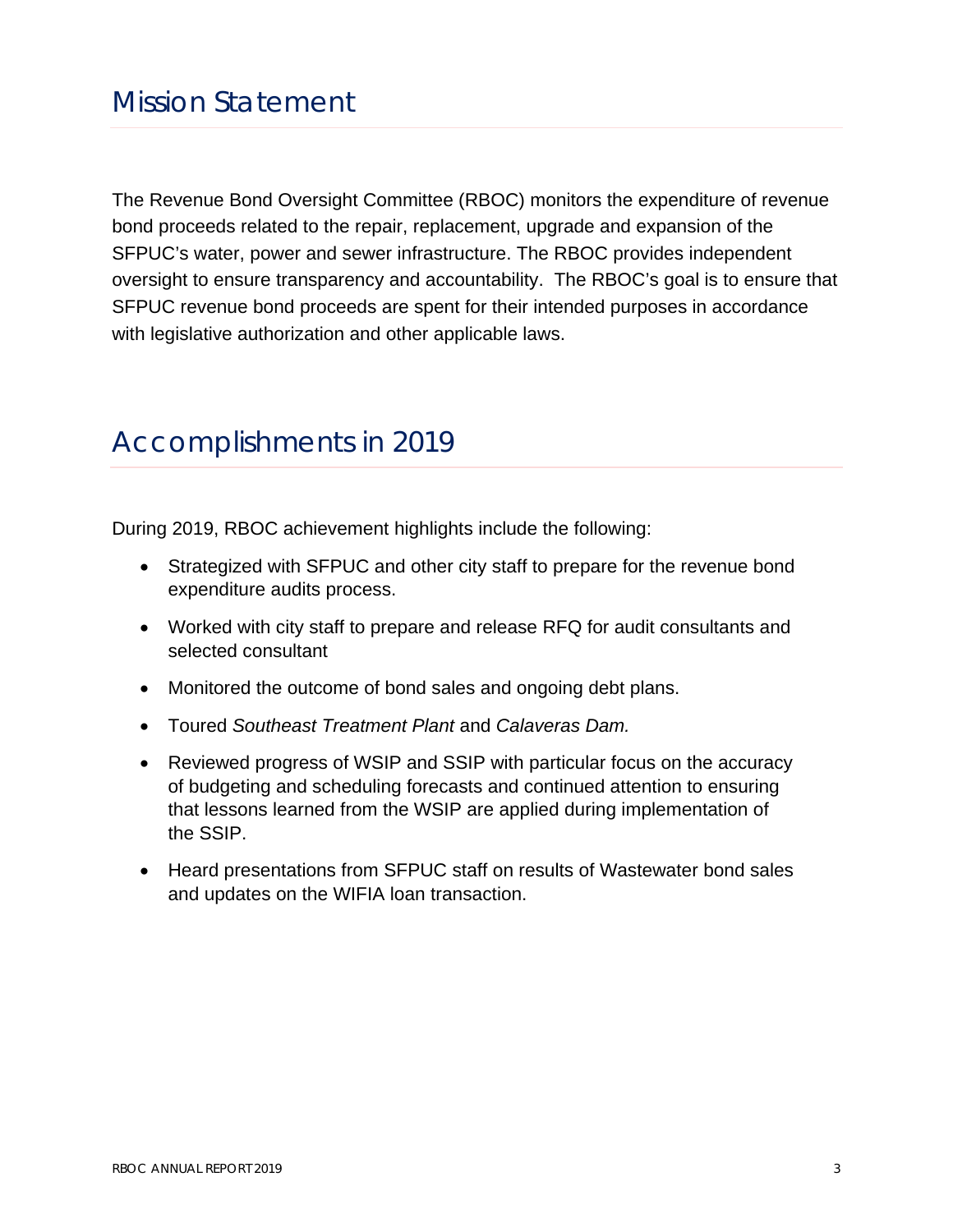# Future Activities

Activities and topics the RBOC expects to cover in 2020 include the following:

- Work with the SFPUC staff to increase transparency and certification of compliance with bond expenditure policies.
- Initiate bond proceeds expenditure audits in coordination with city staff.
- Monitor completion of the Water System Improvement Program (WSIP) and other major Water Enterprise capital projects, including Mountain Tunnel.
- Review the SFPUC's work, both planned and completed, towards the Sewer System Improvement Program (SSIP).
- Ensure the continuity of oversight through member succession planning and work with the Board of Supervisors to extend the RBOC charter.
- Improve outreach to ensure greater public awareness and input related to the SFPUC's expenditure of revenue bond proceeds.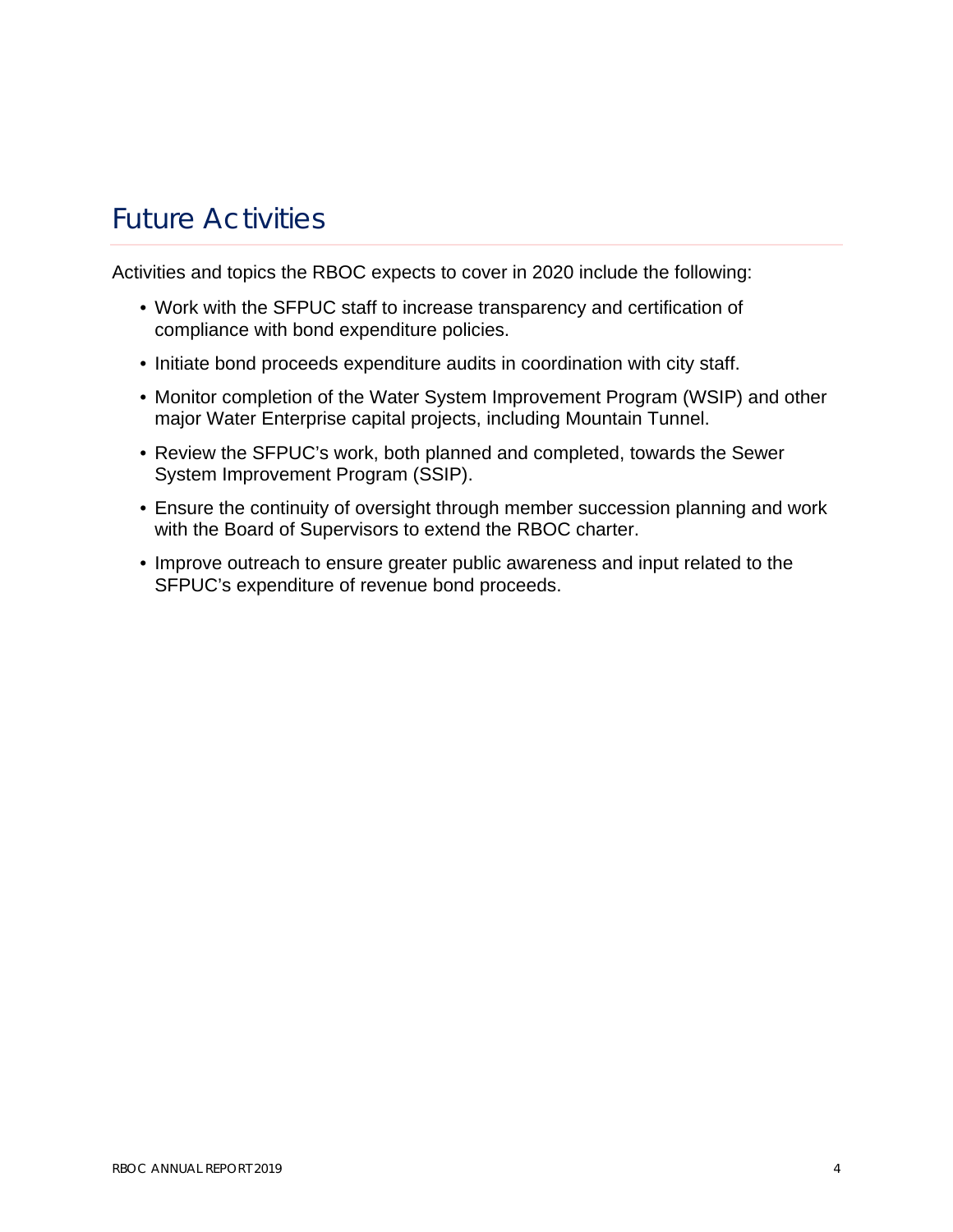# Committee Membership

### **Membership**

The RBOC is comprised of seven members:

- Two seats appointed by the Mayor
- Two seats appointed by the Board of Supervisors
- One seat appointed by the City Controller
- One seat appointed by the Bay Area Water User's Association (BAWUA), under the auspices of the Bay Area Water Supply and Conservation Agency (BAWSCA), and
- One seat occupied by the Budget and Legislative Analyst or his/her representative.

At a minimum, the members appointed by the Mayor and the Board shall, individually or collectively, have expertise, skills and experience in economics, the environment, construction, and project management.

The member appointed by the Controller shall have background and experience in auditing, accounting, and project finance.

Biographies of current RBOC members is included below. Please see Appendix 1 for information on past members who served during 2019.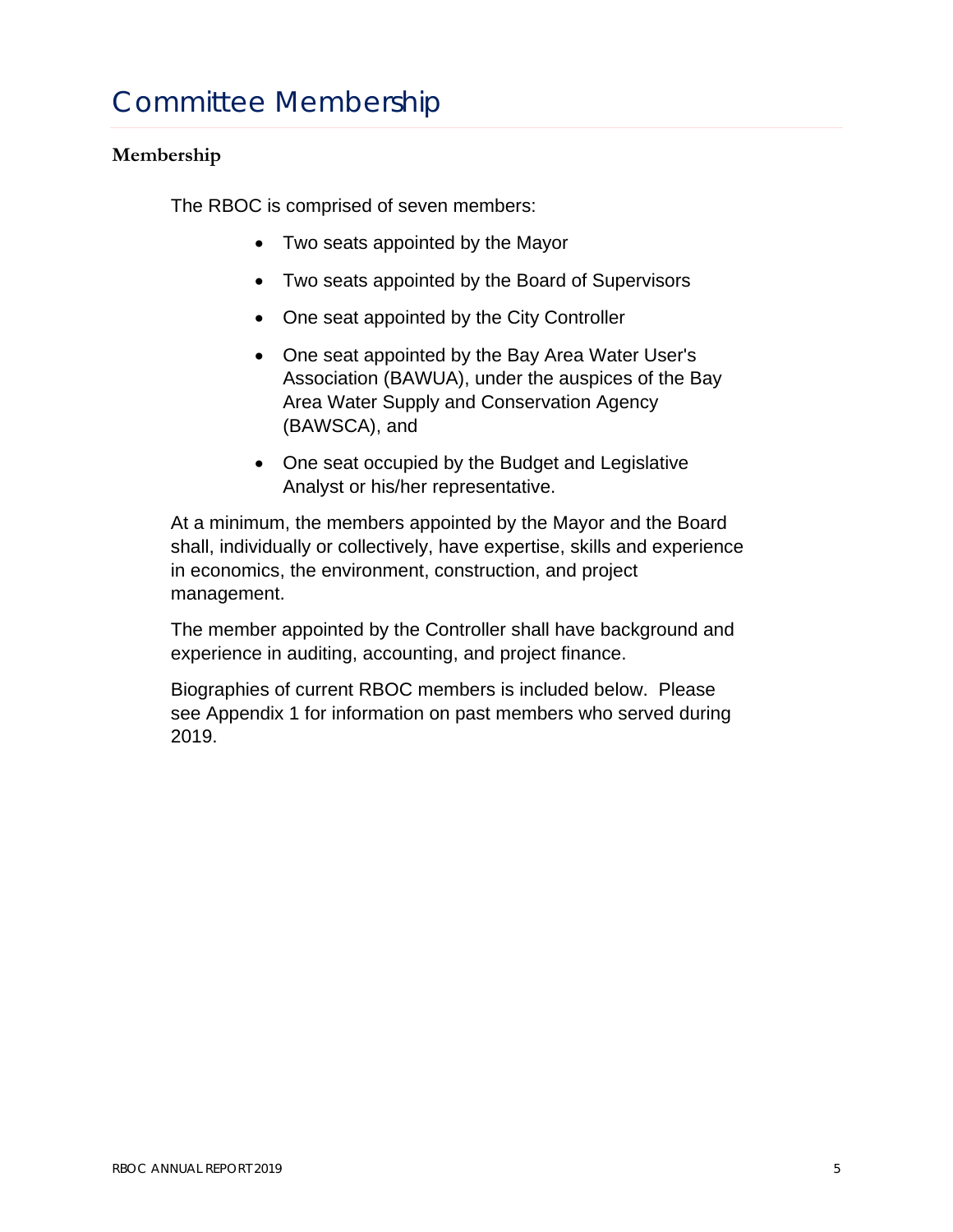#### **Member Biographies**



#### **Robert Leshner (Resigned 01/28/19)**

Appointed by Board of Supervisors

President of Compound Labs, a software laboratory focused on bridging blockchain technology and banking institutions.

Previously, Robert led the merchant division of Postmates, after founding two venture backed technology companies. Before that, Robert was a founding employee of HPM Partners, a financial advisor with \$8bn of assets under management, where he was a member of the Investment Committee and led interest rate and fixed income analysis. Prior, he managed risk, liquidity, and issuance planning for \$60bn of funding at Discover Bank. Robert holds a B.A. in Economics from the University of Pennsylvania and is a Chartered Financial Analyst.



#### **Tim Cronin**

Appointed by Board of Supervisors

Tim Cronin is an attorney in the San Francisco office of Wilson Sonsini Goodrich & Rosati, where he advises clients on issues relating to the development, financing, and regulation of energy and infrastructure projects, with a focus on community solar and community choice aggregation.

Tim holds a bachelor's degree in Law & Society from American University and a law degree from U.C. Berkeley. Before attending law school, Tim worked at sthe American Council On Renewable Energy (ACORE) in Washington, DC, where he promoted international partnerships among government actors, renewable energy companies, and financiers as the organization's manager of international programs.



### **Kevin Cheng (Resigned 02/12/20)**

Appointed by the Mayor

Former principal management consultant developing and executing strategy and operation work for major Fortune 500 corporations, with particular expertise in project management. Current managing partner of a San Francisco-based development company.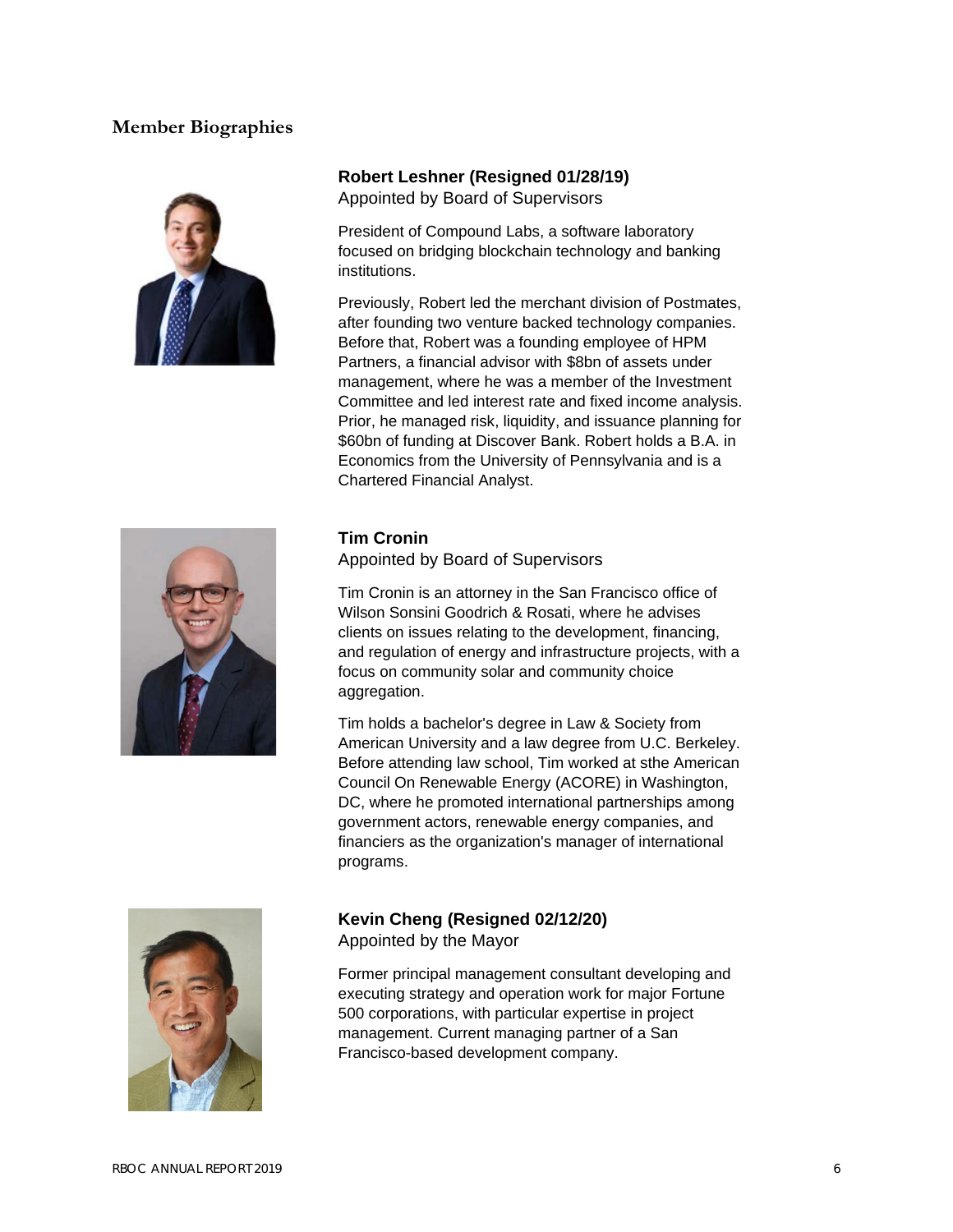#### **Ettole Leale**

Appointed by the Board of Supervisors



Ettore Leale is an executive and investor with 20 years of Silicon Valley / Global Technology experience in the internet, software, and digital education industries. At heart Ettore is a business builder and growth driver passionate about taking embryonic products and ideas and scaling them into large profitable businesses. His sweet spot is at the intersection of technology investments and portfolio company operational improvements. His board of directors experience includes serving on audit and compensation committees, and working alongside company CEOs on acquisitions, organic growth initiatives, and new product launches. His specialties include digitalization, internationalization, and goto market in the US and emerging markets.

#### **Christina Tang (Vice-Chair)** Appointed by BAWSCA



Finance Manager for the Bay Area Water Supply and Conservation Agency (BAWSCA) representing its 26 members' collective interests in their relationship with the SFPUC on matters related to water supply, facility reliability, operations, water quality and wholesale water rates. Christina has over 15 years of experience in public finance, including direct experience in debt management. Christina received her Master of Science degree in Finance from the University of Houston, and her Master of Public Administration from the University of Illinois at Springfield. Christina is a certified Public Finance Officer designated by GFOA.



#### **Travis George (Chair) (Resigned 09/22/20)** Appointed by the Controller

Having served in multiple roles for the East Bay Municipal Utility District, Travis has a background in both utilities and municipal finance. Before his current role, Travis worked at Moody's Investors Service where he served five years as a credit rating analyst. During his time with Moody's he rated a wide range of municipal issuers including many water, wastewater and electric utilities. Travis also previously served as an analyst for both Con Edison in New York City and Bonneville Power Administration in Portland, OR. Travis holds a bachelor's degree in Economics from Portland State University and a master's degree in Public Administration and Policy from New York University.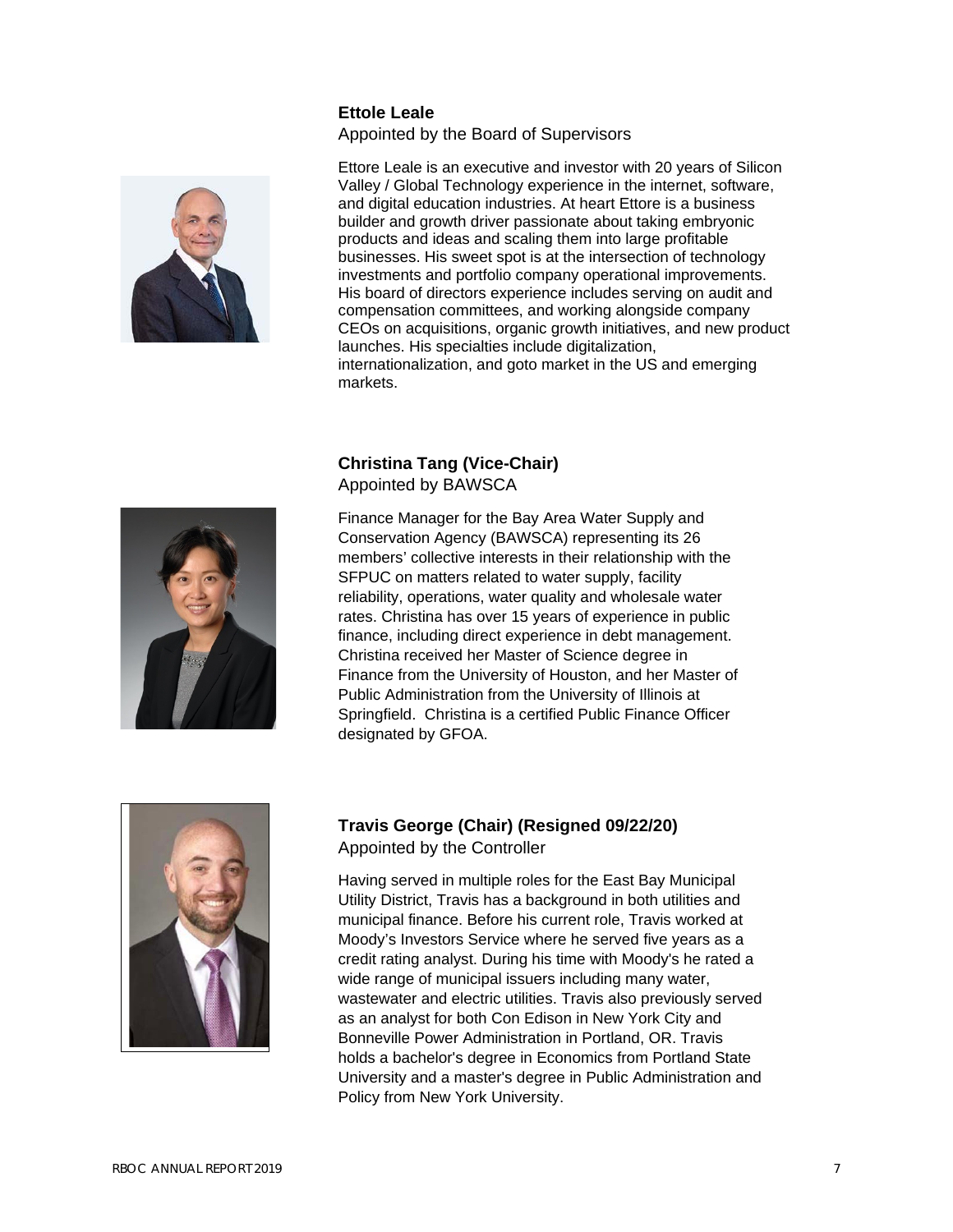

#### **Jennifer Millman (Resigned 01/25/19, Reappointed June 25, 2019, Resigned 11/19/19)**

Appointed by the Budget and Legislative Analyst's Office. As Senior Analyst for the San Francisco Board of Supervisors Budget & Legislative Analyst's Office, Jennifer conducts legislative and policy analysis, budget review, and performance audits. Jennifer previously worked for an environmental planning firm, where she managed the environmental review for a variety of development projects throughout California. Jennifer holds a B.S. in Environmental Economics & Policy from UC Berkeley, and an M.P.P. from the Goldman School of Public Policy at UC Berkeley.

#### *Ashley Clark (Resigned June 25, 2019)*



Appointed by the Budget and Legislative Analyst's Office (succeeding Jennifer Millman). As an Analyst for the San Francisco Board of Supervisors Budget & Legislative Analyst's Office, Ashley conducts legislative and policy analysis, budget review, and performance audits. Ashley previously worked for the Asia Foundation on their Governance and Law Unit, and for the Government of Timor-Leste as a Fulbright Public Policy Fellow. Ashley holds a B.A. in Political Science from Middlebury College, and an MPP/MA-IAS from the Goldman School of Public Policy at UC Berkeley.



#### *Reuben Holober*

*Appointed by the Budget and Legislative Analyst's Office (succeeding Jennifer Millman).* 

As an Analyst for the San Francisco Board of Supervisors Budget and Legislative Analyst's Office, Reuben conducts legislative and policy analysis, budget review, and performance audits. Reuben holds a Bachelor's Degree in Political Science and Communication from the University of Washington and a Master's Degree in Public Policy from the Goldman School of Public Policy at UC Berkeley.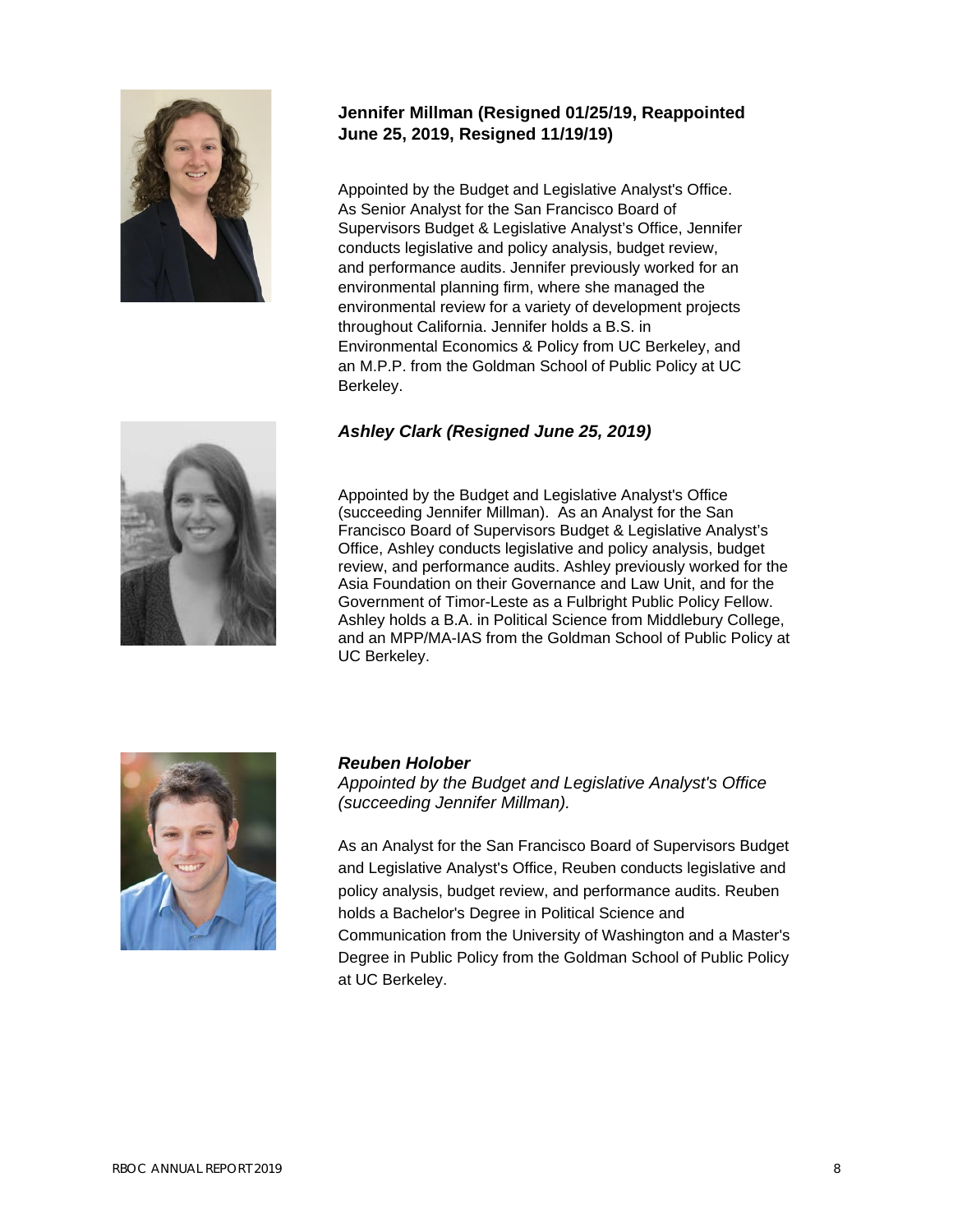### 2019 Meeting Schedule

The RBOC held 9 meetings and performed 2 site visits in 2019. Please see Appendix 2 for a summary of agenda topics.

Full agendas and minutes for each meeting are available at:

<http://www.sfwater.org/rboc>

### 2019 Account Summary

Pursuant to Proposition P, the RBOC receives 1/20<sup>th</sup> of 1% of gross revenue bond proceeds to fund the cost of retaining the services of "outside auditors, inspectors and necessary experts to perform independent reviews.

As of December 31, 2019, RBOC had an account balance of \$2,189,807 with actual expenditures to-date (including encumbrances) of \$1,083,783. A complete accounting of RBOC funds can be found in Appendix 3.

### Bond Expenditure Certification

As part of its mission, the RBOC asks staff to affirm that all bond proceeds are spent "appropriately and according to authorization and applicable laws."

Please see Appendix 4 for the "Bond Expenditure Certification" and Appendix 5 for the 2019 "Debt Overview."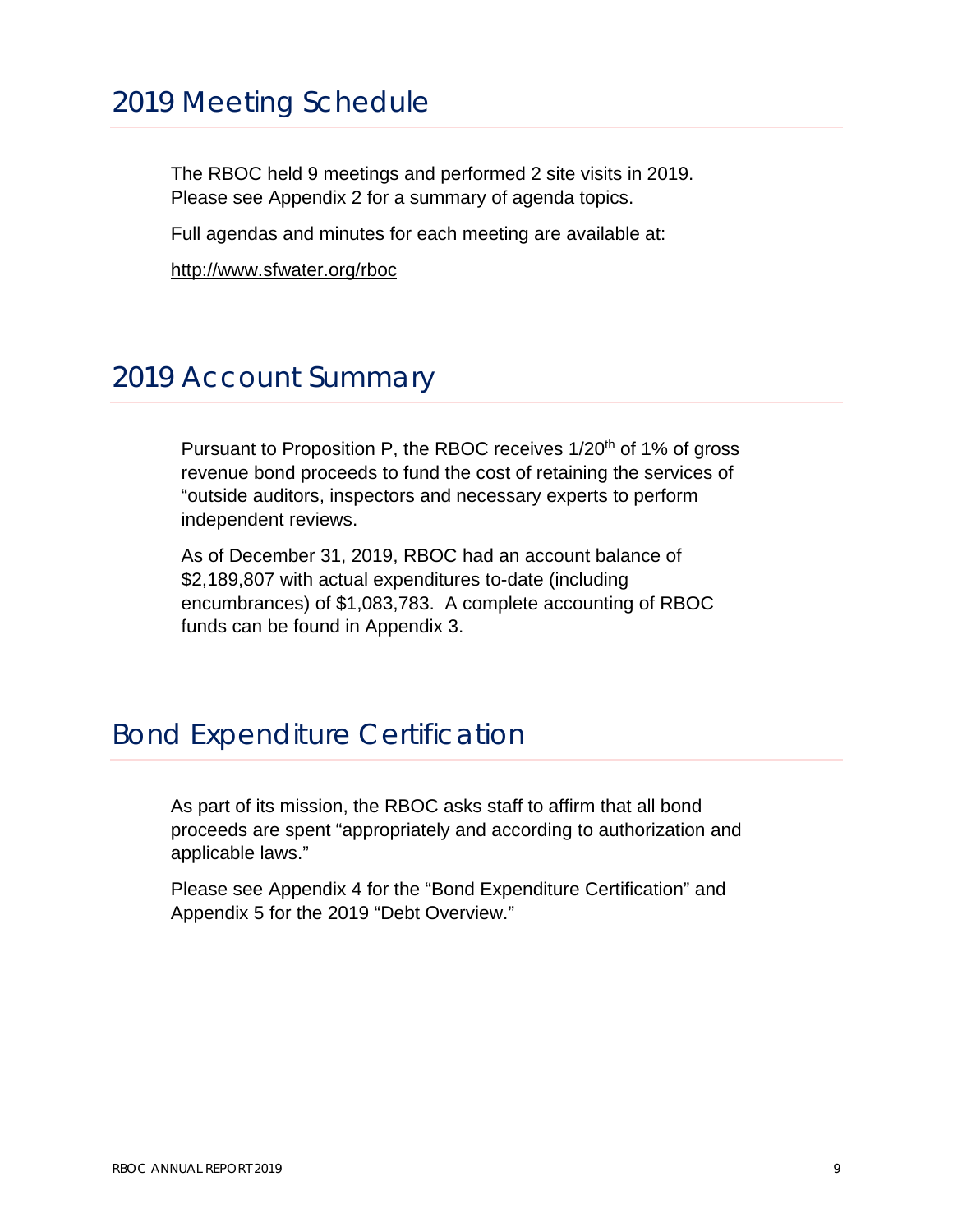# Meeting Schedule: 2019

Regularly scheduled meetings of the RBOC meet monthly on the following dates at 9:00 A.M. at the SFPUC Building located at 525 Golden Gate Avenue, in San Francisco, unless otherwise specified.

Meeting agendas of the RBOC will be posted on [http://www.sfwater.org](http://www.sfwater.org/) and at the SF Main Library, 5th Floor.

The public is invited to attend RBOC meetings and provide input.

- January 28, 2019
- February 19, 2019
- March 15, 2019
- April 15, 2019
- May 20, 2019
- June 17, 2019 (Cancelled)
- July 15, 2019
- August 19, 2019
- September 30, 2019
- October 21, 2019
- November 22, 2019 (Site Visit)
- December 9, 2019 (Site Visit)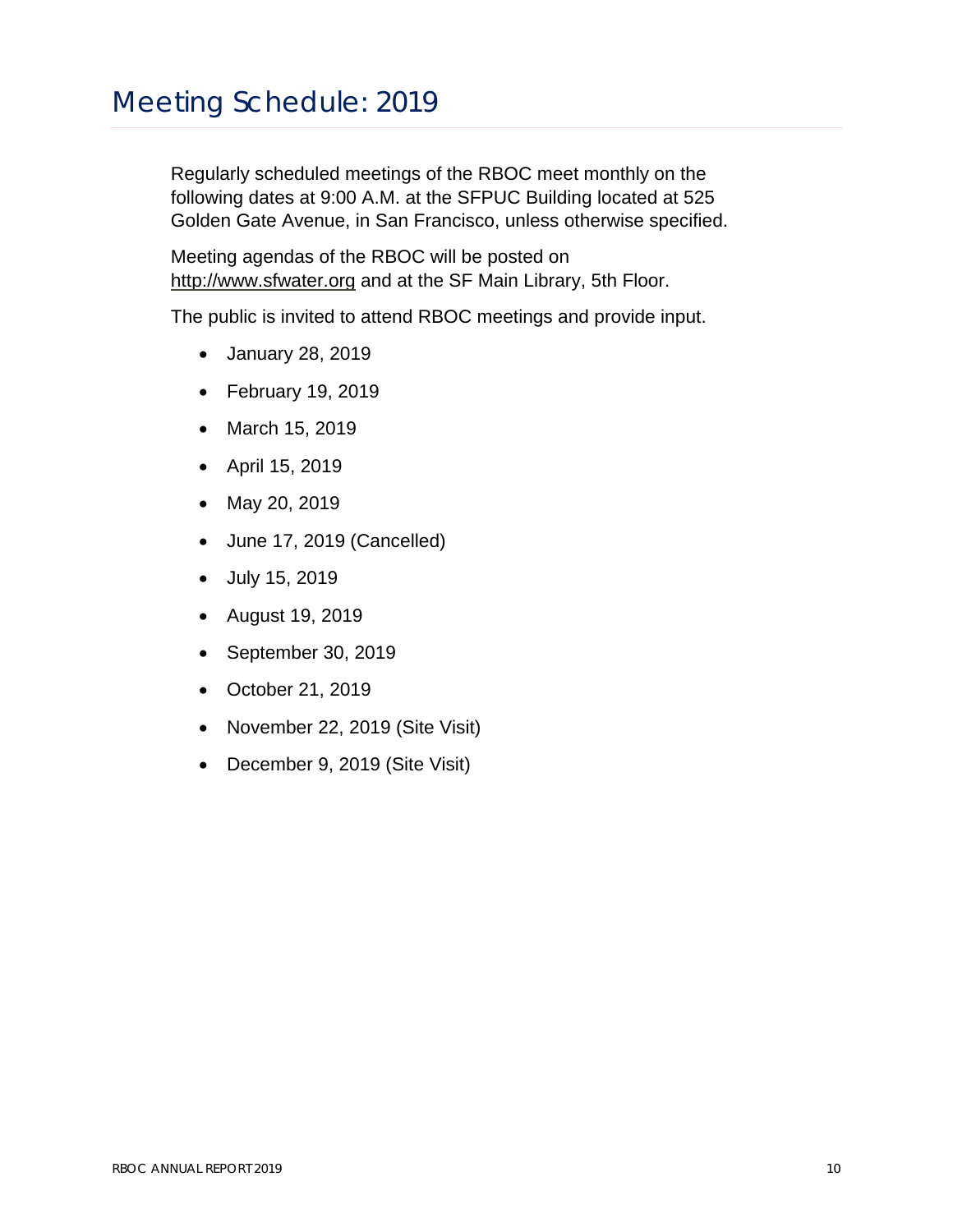### Acknowledgements

The RBOC would like to express its appreciation to the SFPUC staff and others for facilitating the tasks of the committee. Specifically, the committee would like to acknowledge the following staff:

Public Utilities Commission - General Manager Harlan Kelly, CFO Eric Sandler, Deputy CFO Charles Perl, Water Enterprise Assistant General Manager Steven Ritchie, former Director, Water Capital Projects and Programs Dan Wade, former acting SSIP Director Howard Fung, SSIP Director Stephen Robinson, Sheena Johnson, Richard Morales, Mike Brown, Frank McParland, Yolanda Manzone, Kristina Cordero, and Erin Franks.

City Attorney's Office - Deputy City Attorney Mark Blake.

Controller's Office - Audit Director Tonia Lediju, Winnie Woo, Nicole Kelly, and Melissa Ng.

From the Board of Supervisors, the RBOC wishes to thank Victor Young, Assistant Clerk, for his technical and administrative support.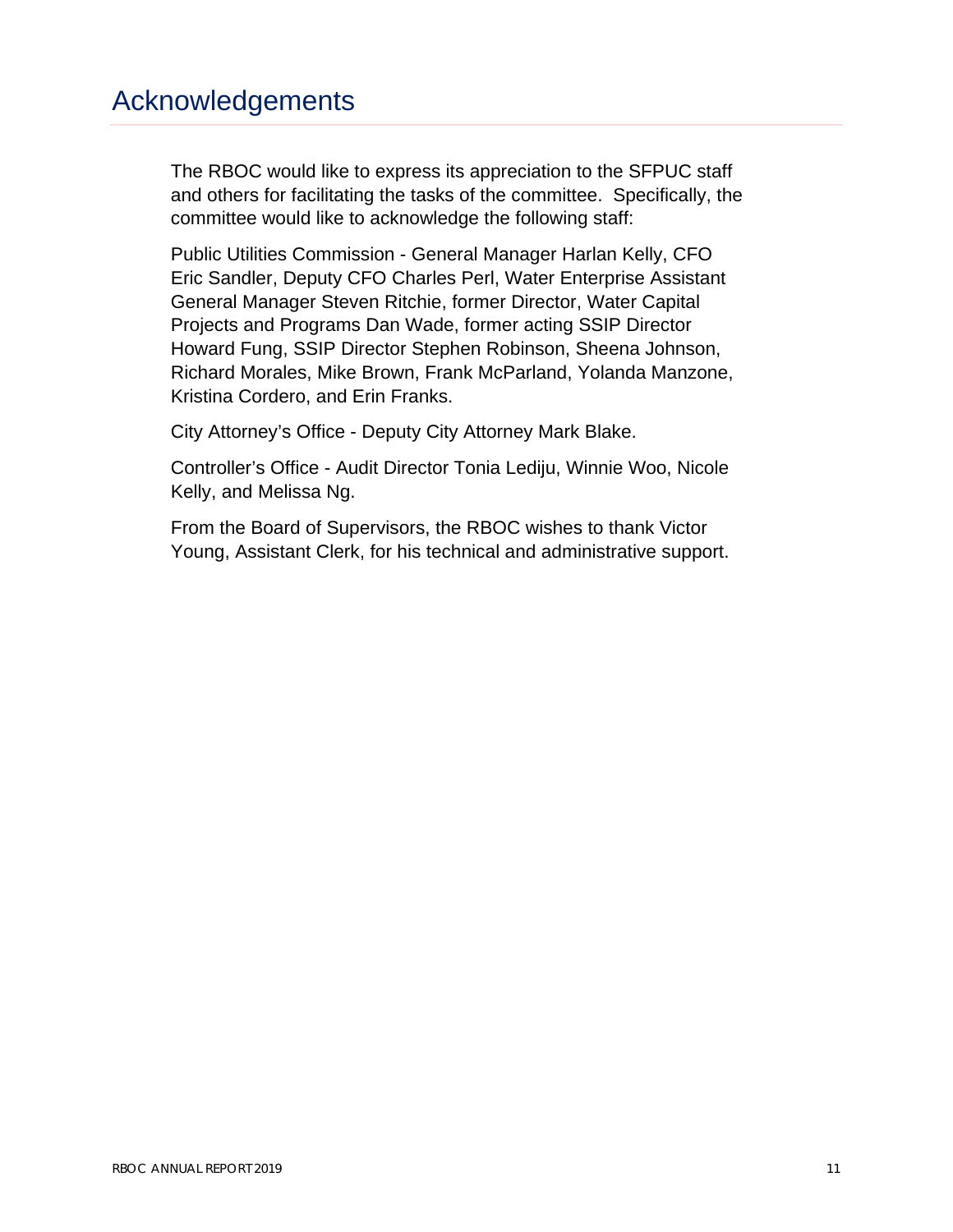# Appendix 1. RBOC Members 2019

| <b>Member</b>                                                                            | <b>Appointment and Terms</b>                                                                                                                   | Qualifications                                                                                                                                                                                                                                                                                                                                                                                                                                                                                                                                                                                                                                                                                                                                |
|------------------------------------------------------------------------------------------|------------------------------------------------------------------------------------------------------------------------------------------------|-----------------------------------------------------------------------------------------------------------------------------------------------------------------------------------------------------------------------------------------------------------------------------------------------------------------------------------------------------------------------------------------------------------------------------------------------------------------------------------------------------------------------------------------------------------------------------------------------------------------------------------------------------------------------------------------------------------------------------------------------|
| <b>Kevin Cheng</b>                                                                       | Mayor Appointee Appointed on<br>5/19/2010 Term expired on<br>11/12/2013<br>Resigned 02/12/2020                                                 | Former management consultant developing and<br>executing strategy and operation work for major<br>Fortune 500 corporations, with particular expertise<br>in project management. Current managing partner<br>of San Francisco based development company.                                                                                                                                                                                                                                                                                                                                                                                                                                                                                       |
| <b>Christina Tang</b><br>Vice Chair                                                      | <b>Bay Area Water Users</b><br><b>Association Appointee</b><br>Appointed on 7/1/2014 Term<br>expired on 7/1/2018.<br>Reappointed on 02/06/2019 | Finance Manager for the Bay Area Water Supply<br>and Conservation Agency (BAWSCA) representing<br>its 26 members' collective interests in their<br>relationship with the SFPUC on matters related to<br>water supply, facility reliability, operations, water<br>quality and wholesale water rates. Christina has<br>almost fourteen years of experience in financial<br>operations with City and County governments and<br>special district governmental entities, including debt<br>issuance and debt management. Christina received<br>her Master of Science degree in Finance from the<br>University of Houston, and her Master of Public<br>Administration from the University of Illinois at<br>Springfield.                            |
| <b>Travis George</b><br>Chair                                                            | <b>Controller Appointee</b><br>Appointed on 1/20/2017<br>Term expires on 11/12/2019<br>(Resigned 09/22/2020)                                   | Debt Administrator for the East Bay Municipal Utility<br>District, Travis has a background in both utilities<br>and municipal finance. Before his current role,<br>Travis worked at Moody's Investors Service where<br>he served five years as a credit rating analyst.<br>During his time with Moody's he rated a wide range<br>of municipal issuers including many water,<br>wastewater and electric utilities. Travis also<br>previously served as an analyst for both Con<br>Edison in New York City and Bonneville Power<br>Administration in Portland, OR. Travis holds a<br>bachelor's degree in Economics from Portland<br>State University and a master's degree in Public<br>Administration and Policy from New York<br>University. |
| <b>Jennifer Millman</b><br>(succeeding Jadie<br>Wasilco)<br>(succeeding Ashley<br>Clark) | <b>Budget Analyst</b><br><b>Appointee</b><br>Resigned 11/19/2019                                                                               | Jennifer Millman is a Senior Analyst for the San<br>Francisco Board of Supervisors Budget &<br>Legislative Analyst's Office, Jennifer conducts<br>legislative and policy analysis, budget review, and<br>performance audits. Jennifer previously worked for<br>an environmental planning firm, where she<br>managed the environmental review for a variety of<br>development projects throughout California.<br>Jennifer holds a B.S. in Environmental Economics<br>& Policy from UC Berkeley, and an M.P.P. from the<br>Goldman School of Public Policy at UC Berkeley.                                                                                                                                                                      |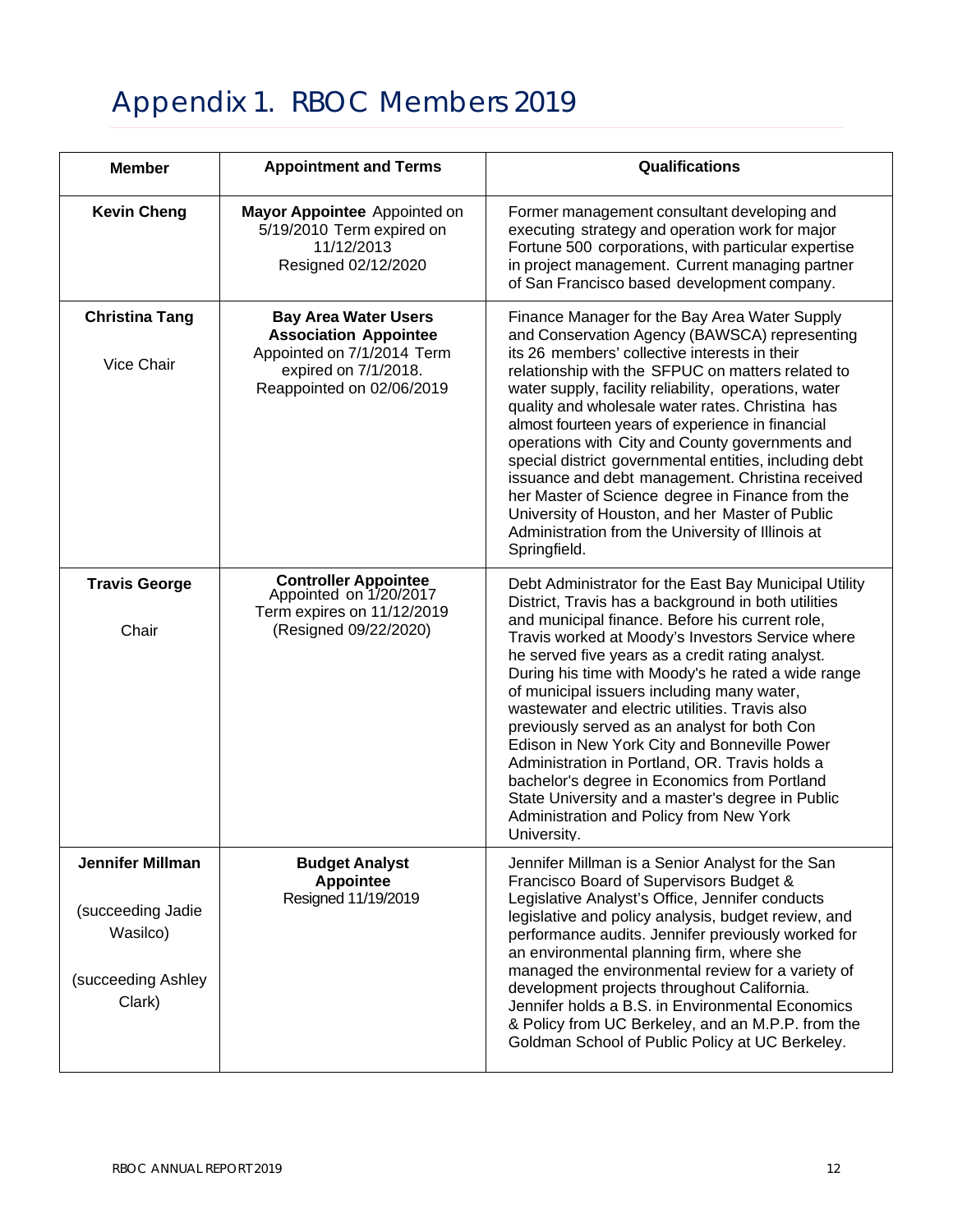| <b>Ashley Clark</b><br>(succeeding Jennifer<br>Millman)               | <b>Budget Analyst</b><br>Appointee<br>Appointed on 01/25/2019<br>Resigned 06/25/2019                                               | Ashley Clark is an Analyst for the San Francisco<br>Board of Supervisors Budget & Legislative Analyst's<br>Office, Ashley conducts legislative and policy analysis,<br>budget review, and performance audits. Ashley<br>previously worked for the Asia Foundation on their<br>Governance and Law Unit, and for the Government of<br>Timor-Leste as a Fulbright Public Policy Fellow.<br>Ashley holds a B.A. in Political Science from<br>Middlebury College, and an MPP/MA-IAS from the<br>Goldman School of Public Policy at UC Berkeley.                                                                                      |
|-----------------------------------------------------------------------|------------------------------------------------------------------------------------------------------------------------------------|---------------------------------------------------------------------------------------------------------------------------------------------------------------------------------------------------------------------------------------------------------------------------------------------------------------------------------------------------------------------------------------------------------------------------------------------------------------------------------------------------------------------------------------------------------------------------------------------------------------------------------|
| <b>Reuben Holober</b><br><b>Succeeding</b><br><b>Jennifer Millman</b> | <b>Budget Analyst</b><br>Appointee<br>Appointed on 11/19/2019                                                                      | As an Analyst for the San Francisco Board of<br>Supervisors Budget and Legislative Analyst's Office,<br>Reuben conducts legislative and policy analysis,<br>budget review, and performance audits. Reuben holds<br>a Bachelor's Degree in Political Science and<br>Communication from the University of Washington<br>and a Master's Degree in Public Policy from the<br>Goldman School of Public Policy at UC.                                                                                                                                                                                                                 |
| <b>Robert Leshner</b><br>Co-Chair                                     | <b>Board of Supervisors</b><br><b>Appointee</b><br>Appointed on<br>11/3/2016<br>Term expires on 11/12/2019<br>Resigned 01/27/ 2019 | Robert Leshner leads the merchant division of<br>Postmates, a technology and logistics company,<br>after founding two venture backed technology<br>companies. Before that, Robert was a founding<br>employee of HPM Partners, a financial advisor<br>with \$8bn of assets under management, where he<br>was a member of the Investment Committee and<br>led interest rate and fixed income analysis. Prior,<br>he managed risk, liquidity, and issuance planning<br>for \$60bn of funding at Discover Bank. Robert<br>holds a B.A. in Economics from the University of<br>Pennsylvania and is a Chartered Financial<br>Analyst. |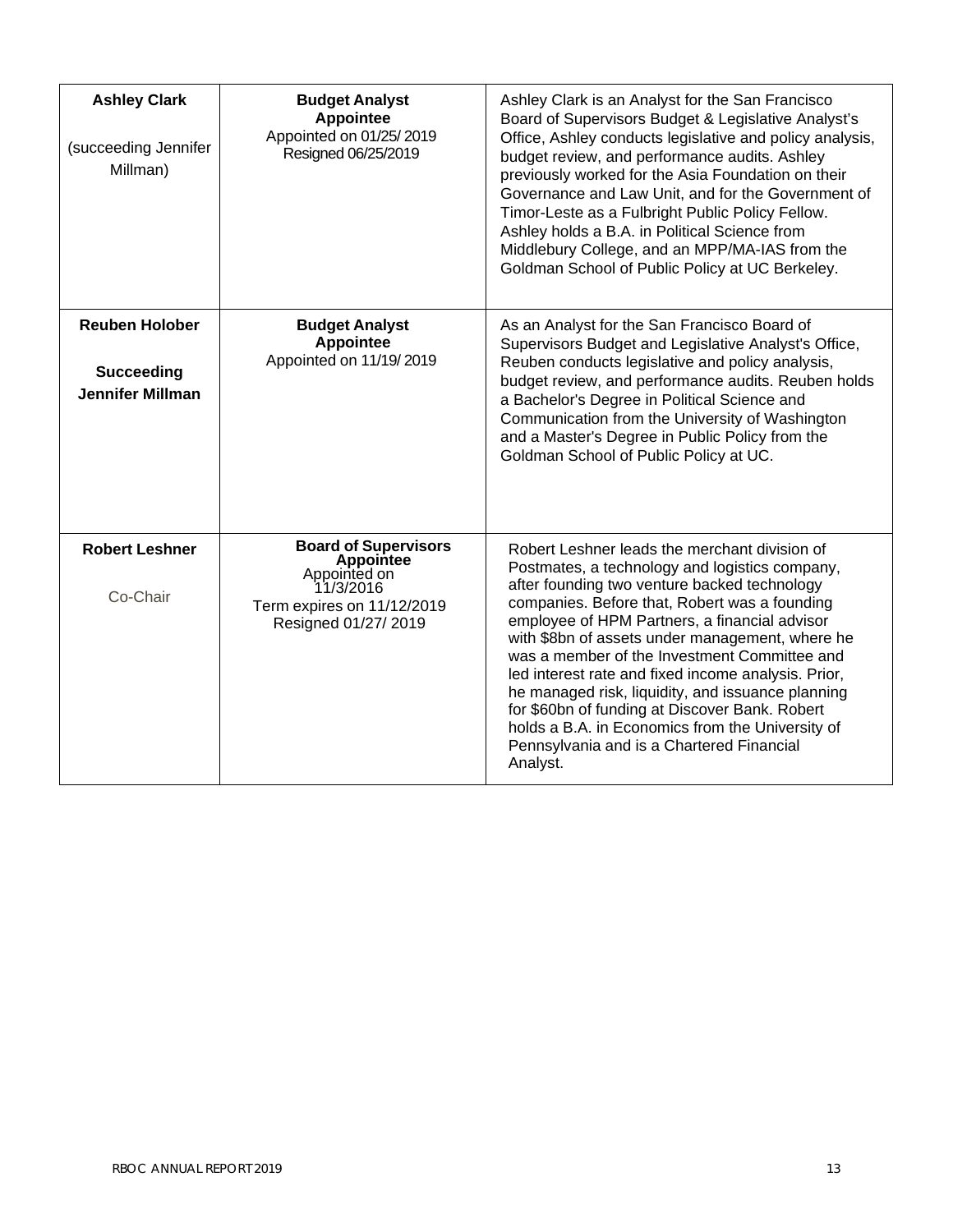| <b>Tim Cronin</b>   | <b>Board of Supervisors</b><br><b>Appointee</b><br>Appointed on 12/3/2016<br>Term expires on 11/12/2020  | Tim Cronin is an attorney in the San Francisco<br>office of Wilson Sonsini Goodrich & Rosati, where<br>he advises clients on issues relating to the<br>financing, development, and regulation of energy<br>and infrastructure projects. Tim has represented<br>developers and investors in financings involving<br>large distributed and utility-scale renewable<br>energy project portfolios. In addition, he provides<br>counsel to energy and infrastructure companies<br>with respect to customer agreements and federal,<br>state, and local regulations as such companies<br>seek to enter new markets and offer new<br>distributed energy services to residential and<br>commercial customers. Before attending law<br>school at U.C. Berkeley, Tim worked at the<br>American Council On Renewable Energy<br>(ACORE) in Washington, DC, where he promoted<br>international partnerships among government<br>actors, renewable energy companies, and<br>financiers as the organization's manager of<br>international programs. |
|---------------------|----------------------------------------------------------------------------------------------------------|--------------------------------------------------------------------------------------------------------------------------------------------------------------------------------------------------------------------------------------------------------------------------------------------------------------------------------------------------------------------------------------------------------------------------------------------------------------------------------------------------------------------------------------------------------------------------------------------------------------------------------------------------------------------------------------------------------------------------------------------------------------------------------------------------------------------------------------------------------------------------------------------------------------------------------------------------------------------------------------------------------------------------------------|
| <b>Ettore Leale</b> | <b>Board of Supervisors</b><br>Appointee<br>Appointed on<br>01/28/2020<br>Term expiring on<br>11/12/2023 | Ettore Leale is an executive and investor with 20<br>years of Silicon Valley / Global Technology<br>experience in the internet, software, and digital<br>education industries. At heart Ettore is a business<br>builder and growth driver passionate about taking<br>embryonic products and ideas and scaling them into<br>large profitable businesses. His sweet spot is at the<br>intersection of technology investments and portfolio<br>company operational improvements. His board of<br>directors experience includes serving on audit and<br>compensation committees, and working alongside<br>company CEOs on acquisitions, organic growth<br>initiatives, and new product launches. His specialties<br>include digitalization, internationalization, and goto-<br>market in the US and emerging markets.                                                                                                                                                                                                                    |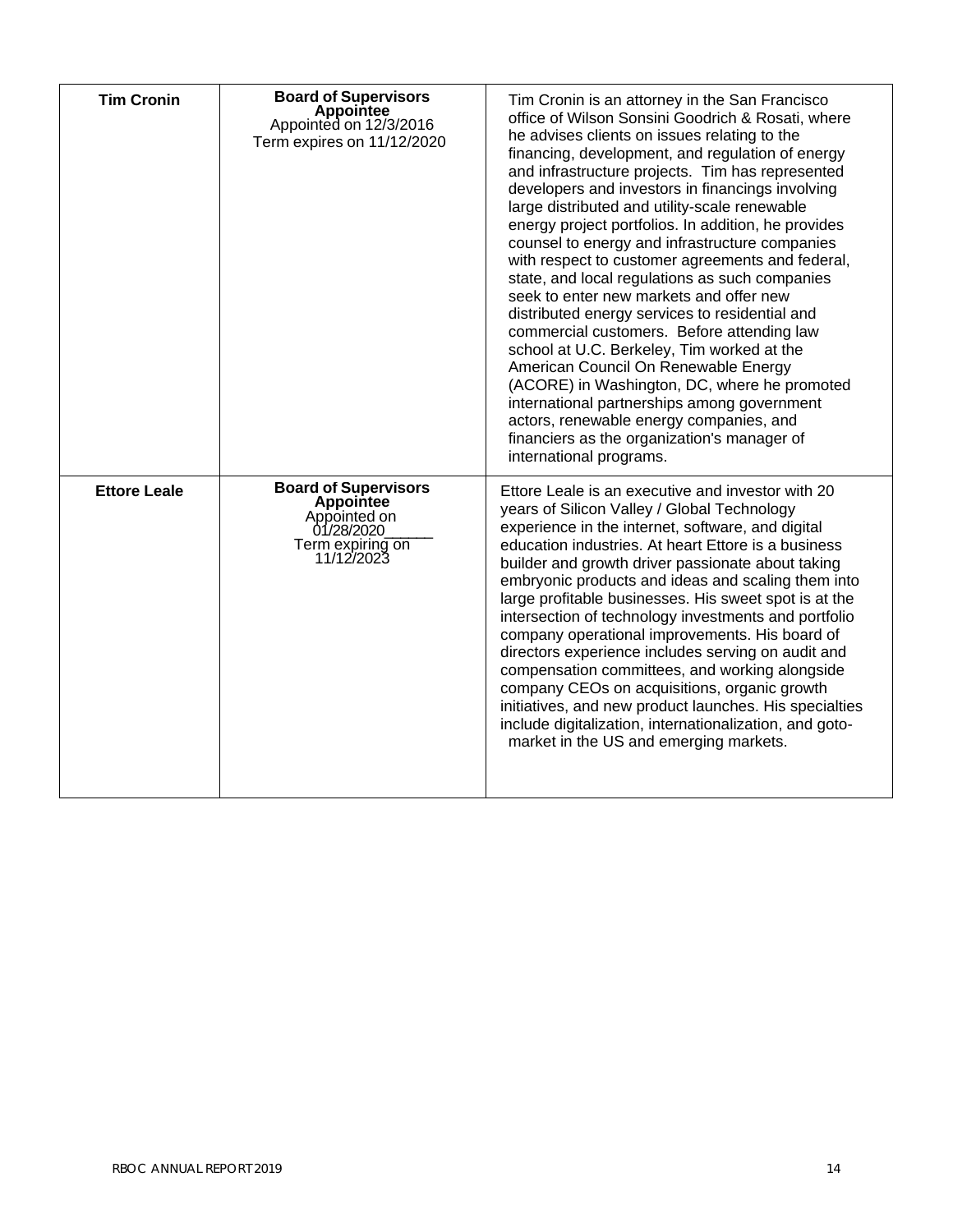# Appendix 2: 2019 Meeting Summary

The RBOC held 9 meetings and visited 2 SFPUC sites in 2019. Listed below is a summary of agenda topics. Full agendas and minutes for each meeting are available at: <http://www.sfwater.org/rboc>

January 28, 2019

1. RBOC 2019 Strategic Planning, development of audit objective and review of contracting process

February 19, 2019

1. RBOC Development of audit objective and procedure

March 11, 2019

1. SFPUC Sewer System Improvement Program Update

April 15, 2019

1. RBOC: Draft Request for Proposal and Audit and Technical Services

May 20, 2019

- 1. SFPUC Waster System Update
- 2. RBOC Request for Proposal ad Audit Update

#### July 15, 2019

- 1. Request for Proposal and Selection Process Update
- 2. SFPUC Sewer System Capital Update

#### August 19, 2019

- 1. SFPUC Water System Update
- 2. RBOC Request for Proposal and Audit Update

#### September 30, 2019

- 1. RBOC Request for Proposal and Selection Process Update
- 2. SFPUC Water System Update
- 3. RBOC Comparison of similar Boards and Commission duties and reports

October 21, 2019

- 1. SFPUC Capital Financing Plan Update
- 2. RBOC Audit Contract Update

November 22, 2019

1. SFPUC Site Visit – Southeast Treatment Plant

#### December 9, 2019

1. SFPUC Site Visit – Calaveras Dam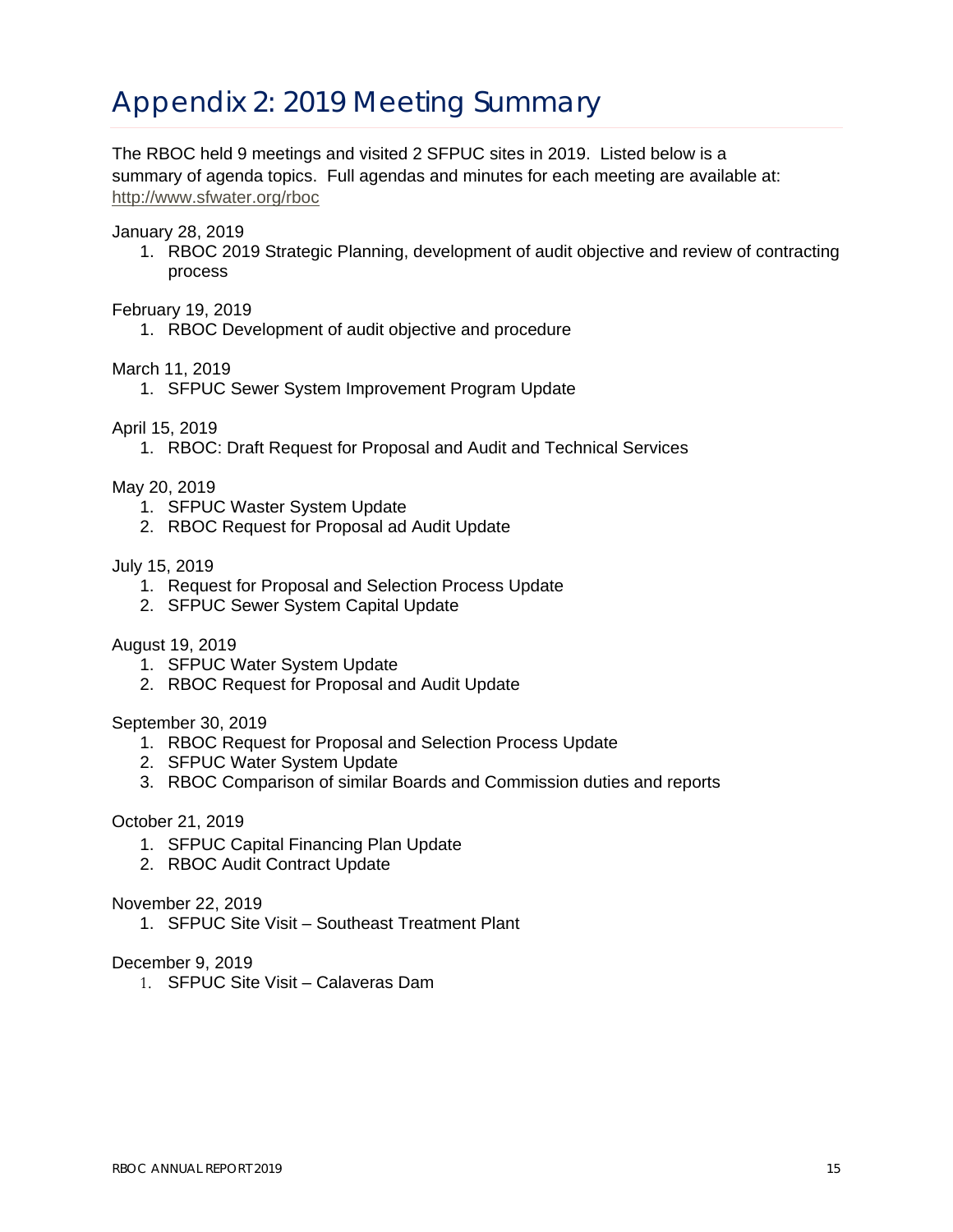# Appendix 3: 2019 Budget Summary

#### **RBOC Account Summary December 2019**

|         | <b>Funding Sources (\$)</b>                     |           |                          |                        |                  |
|---------|-------------------------------------------------|-----------|--------------------------|------------------------|------------------|
|         | <b>Series</b>                                   | 5W Water  | <b>5C Wastewater</b>     | <u>5T Hetchy Power</u> | <u>Total</u>     |
|         | 2006 A Bonds                                    | 263,462   |                          |                        | 263,462          |
|         | 2008 CREBS*                                     |           |                          | 3,163                  | 3,163            |
|         | 2009 A Bonds                                    | 212,390   | $\sim$                   |                        | 212,390          |
|         | 2009 B Bonds                                    | 217,209   | $\overline{a}$           |                        | 217,209          |
|         | 2010 A Bonds                                    | 31,426    | 27,122                   |                        | 58,547           |
|         | 2010 B Bonds                                    | 208,860   | 96,258                   |                        | 305,118          |
|         | 2010 D Bonds                                    | 41,629    |                          |                        | 41,629           |
|         | 2010 E Bonds                                    | 172,995   | ÷,                       |                        | 172,995          |
|         | 2010 F Bonds                                    | 93,085    | ÷,                       |                        | 93,085           |
|         | 2010 G Bonds                                    | 177501    | ä,                       |                        | 177,501          |
|         | 2011 A Bonds                                    | 316,504   | $\overline{a}$           |                        | 316,504          |
|         | 2011 B Bonds                                    | 15,240    |                          |                        | 15,240           |
|         | 2011 C Bonds                                    | 17,698    |                          |                        | 17,698           |
|         | 2011 QECBS                                      | ÷,        |                          | 4,146                  | 4,146            |
|         | 2012 NCREBs                                     |           | ÷,                       | 3,300                  | 3,300            |
|         | 2012 A Bonds                                    | 316,351   | ÷,                       |                        | 316,351          |
|         | 2012 B Bonds                                    | 8,433     |                          |                        | 8,433            |
|         | 2013 B Bonds                                    | ÷.        | 183,555                  | ٠                      | 183,555          |
|         | 2015 A Bonds                                    |           |                          | 17,979                 | 17,979           |
|         | 2015 B Bonds                                    |           |                          | 4,227                  | 4,227            |
|         | 2015 NCREBS                                     |           | $\overline{\phantom{a}}$ | 2,050                  | 2,050            |
|         |                                                 |           | 140,691                  |                        | 140,691          |
|         | 2016 A Bonds                                    |           | 39,662                   |                        | 39,662           |
|         | 2016 B Bonds                                    | 129,580   |                          |                        | 129,580          |
|         | 2016 C Bonds                                    | 70,451    |                          |                        |                  |
|         | 2017 A Bonds                                    | 85,953    |                          |                        | 70,451<br>85,953 |
|         | 2017 B Bonds                                    |           |                          |                        |                  |
|         | 2017 C Bonds                                    | 41,122    |                          |                        | 41,122           |
|         | 2018 A Bonds                                    |           | 131,757                  |                        | 131,757          |
|         | 2018 B Bonds                                    |           | 110,222                  |                        | 110,222          |
|         | 2018 C Bonds                                    |           | 89,573                   |                        | 89,573           |
| А       | Subtotal Sources - All                          | 2,419,888 | 818,838                  | 34,864                 | 3,273,590        |
|         | Charges Against Budget (\$)                     |           |                          |                        |                  |
|         | <b>Actual Charges</b>                           |           |                          |                        |                  |
|         | WSIP Expenditures & CP (2006)                   | 59,370    | ÷,                       |                        | 59,370           |
|         | Financial Review of WSIP (2007)                 | 92,050    | $\overline{\phantom{a}}$ |                        | 92,050           |
|         | WSIP Sunset Reservoir (2009)                    | 71,890    | ÷,                       |                        | 71,890           |
|         | CSA Controller's Audit (2011/2012)              | 86,219    | 29,750                   |                        | 115,969          |
|         | Independent Review Panel (IRP) (2011/2012)      | 116,010   |                          |                        | 116,010          |
|         | LADWP for IRP (2011/2012)                       | 11,489    |                          |                        | 11,489           |
|         | IBBS Consulting for IRP (2011/2012)             | 47,000    |                          |                        | 47,000           |
|         | CSA Audit - Final Bill Q3 12                    | 29,625    |                          |                        | 29,625           |
|         | RM Block WSIP Evaluation (Nov 12-Aug 14)        | 531,926   | $\sim$                   | ÷                      | 531,926          |
|         | RBOC Strategic Planning Meeting - 2015          | 970       | 970                      | 970                    | 2,911            |
|         | RBOC Strategic Planning Meeting - 2016          | 1,078     | 1,078                    | 1,078                  | 3,234            |
|         | RBOC Strategic Planning Meeting - 2017          | 770       | 770                      | 770                    | 2,309            |
| В       | Subtotal Actual Charges                         | 1,048,398 | 32,568                   | 2,818                  | 1,083,783        |
| $A - B$ | <b>Available Funds Before Pending Charges</b>   | 1,371,490 | 786,270                  | 32,046                 | 2,189,807        |
|         | <b>Pending Charges</b>                          |           |                          |                        |                  |
|         |                                                 |           |                          |                        |                  |
| c       | Subtotal Pending Charges                        |           |                          |                        |                  |
|         | A - B - C Available Funds After Pending Charges | 1,371,490 | 786,270                  | 32,046                 | 2,189,807        |

Note: Water Bonds Series 2019 ABC were issued on 01/09/2020 and will be listed in the 2020 Annual Report.

 $\hat{\boldsymbol{\beta}}$ 

 $\hat{\boldsymbol{\theta}}$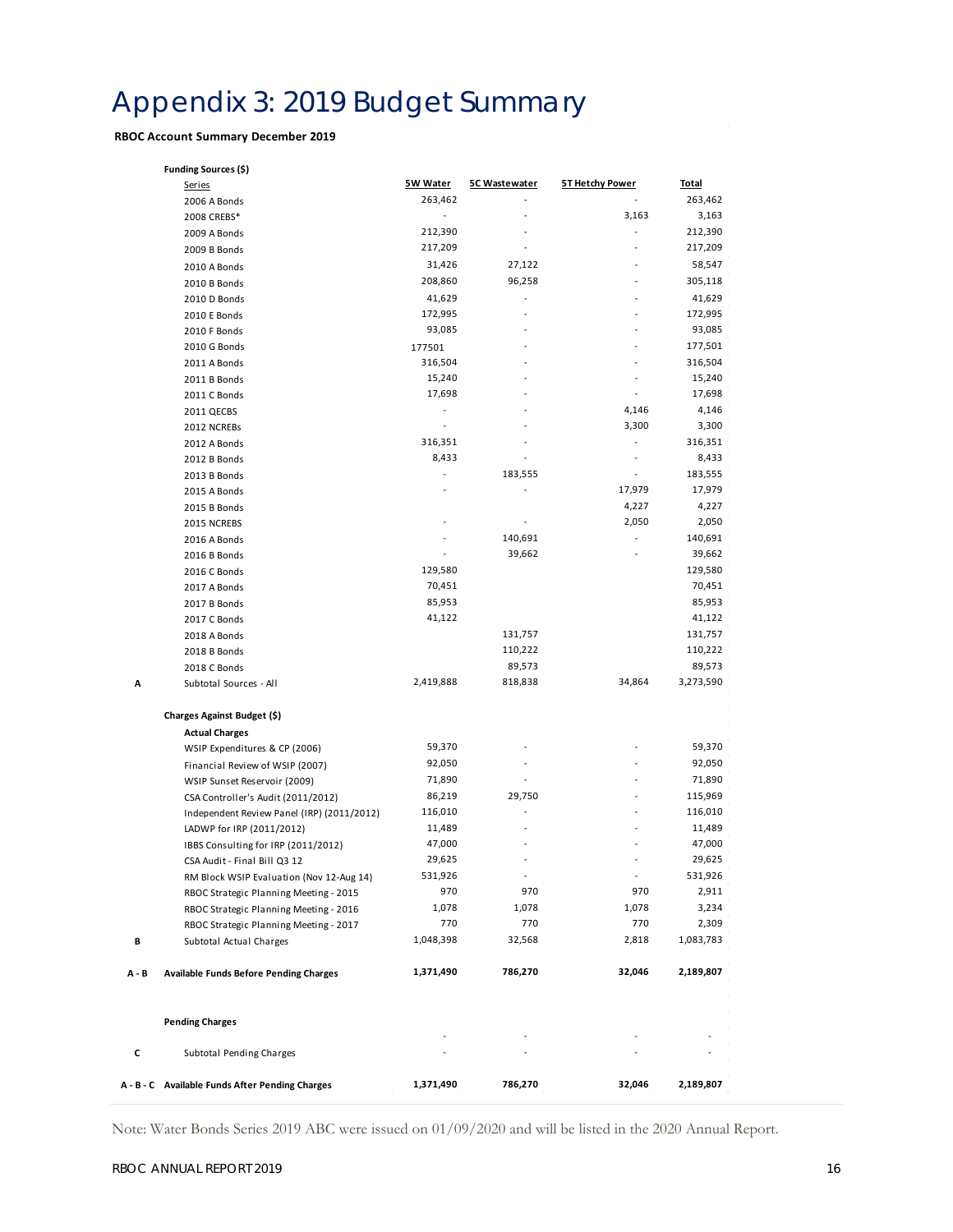### Appendix 4: Bond Expenditure Certificate from SFPUC

#### CERTIFICATION OF THE CHIEF FINANCIAL OFFICER, ASSISTANT GENERAL MANAGER FOR BUSINESS SERVICES FOR THE SAN FRANCISCO PUBLIC UTILITIES COMMISSION TO THE REVENUE BOND OVERSIGHT COMMITTEE

I, Eric Sandler, the duly authorized and acting Chief Financial Officer, Assistant General Manager for Business Services of the San Francisco Public Utilities Commission ("SFPUC"), hereby certify to the Public Utilities Revenue Bond Oversight Committee ("RBOC") that I have reviewed such documents as I reasonably have deemed necessary for purposes of this certification, including:

- 1. The Financial Statements of the SFPUC Water Enterprise, including the opinion letter of KPMG, dated as of December 9, 2019 ;
- 2. The Financial Statements of the SFPUC Wastewater Enterprise, including the opinion letter of KPMG, dated as of December 23, 2019;
- 3. The Financial Statements of SFPUC Hetch Hetchy Water and Power and CleanPowerSF, dated as of December 23, including the opinion letter of KPMG, dated as of December 23, 2019;
- 4. The WSIP Quarterly Reports of the SFPUC related to the Water Enterprises;
- 5. The SSIP Quarterly Reports of the SFPUC related to the Wastewater Enterprise

Based upon a review of such documents, together with such other information that I reasonably have deemed necessary for purposes of providing this certification, I hereby advise you that no facts have come to my attention, after due inquiry, that cause me, exercising the judgment reasonably expected of my office and position, to believe that proceeds of any bond issue of the SFPUC have been wasted, not used for their authorized purposes or otherwise used illegally. For purposes of this certification, I have not undertaken to audit or to cause to be audited any outstanding bond issue of the SFPUC, and only undertake to report to the RBOC the results of the review described above, in my role as Chief Financial Officer, Assistant General Manager for Business Services of the SFPUC.

This certification is delivered to you this  $27<sup>th</sup>$  day of October 2020.

PUBLIC UTILITIES COMMISSION OF THE CITY AND COUNTY OF SAN FRANCISCO

Eric Sandler Chief Financial Officer

Assistant General Manager/ Business Services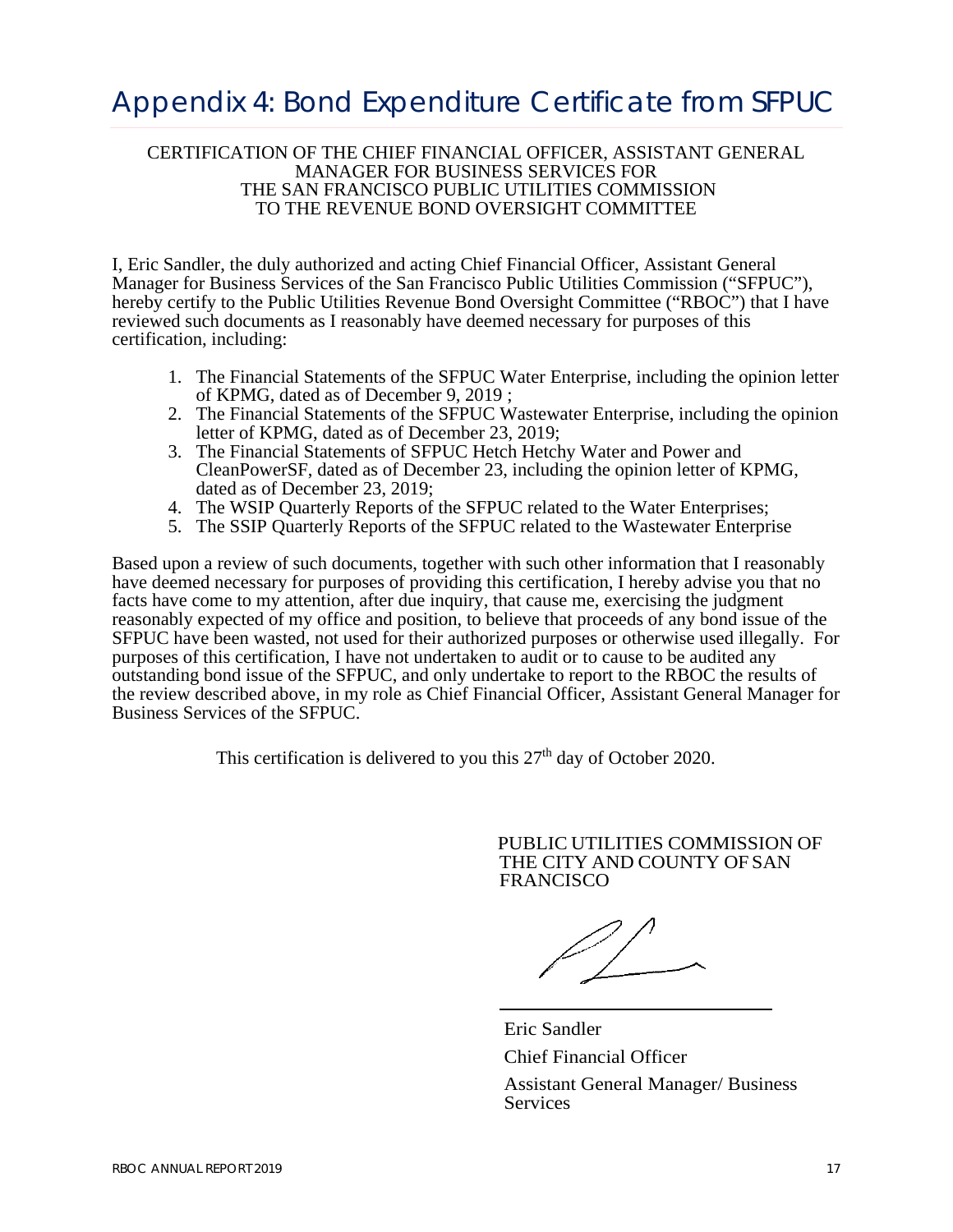# Appendix 5: Debt Overview: 2019

#### **Summary of Enterprise Debt Programs**

(as of January 1, 2020)

|                                            | <b>Water</b>  | <b>Wastewater</b> | <b>Power</b>   |
|--------------------------------------------|---------------|-------------------|----------------|
| <b>Outstanding Debt</b>                    |               |                   |                |
| Revenue Bonds                              | \$4.3B        | \$1.5B            | \$37.4M        |
| <b>SRF/WIFIA Loans</b><br>(Executed/Drawn) | \$186M/\$0    | \$801M/\$52M      |                |
| <b>Tax Credit Bonds</b>                    |               |                   | \$9.5M         |
| <b>Commercial Paper:</b>                   |               |                   |                |
| (Authorized/Drawn)                         | \$500M/\$162M | \$750M/\$294M     | \$250M/\$64M   |
| <b>Credit Ratings</b>                      |               |                   |                |
| Long-Term                                  | $Aa2/AA-$     | Aa3/AA            | AA/AA-         |
| Short-Term                                 | $P-1/A-1$     | $P-1/A-1+$        | $F1 + / A - 1$ |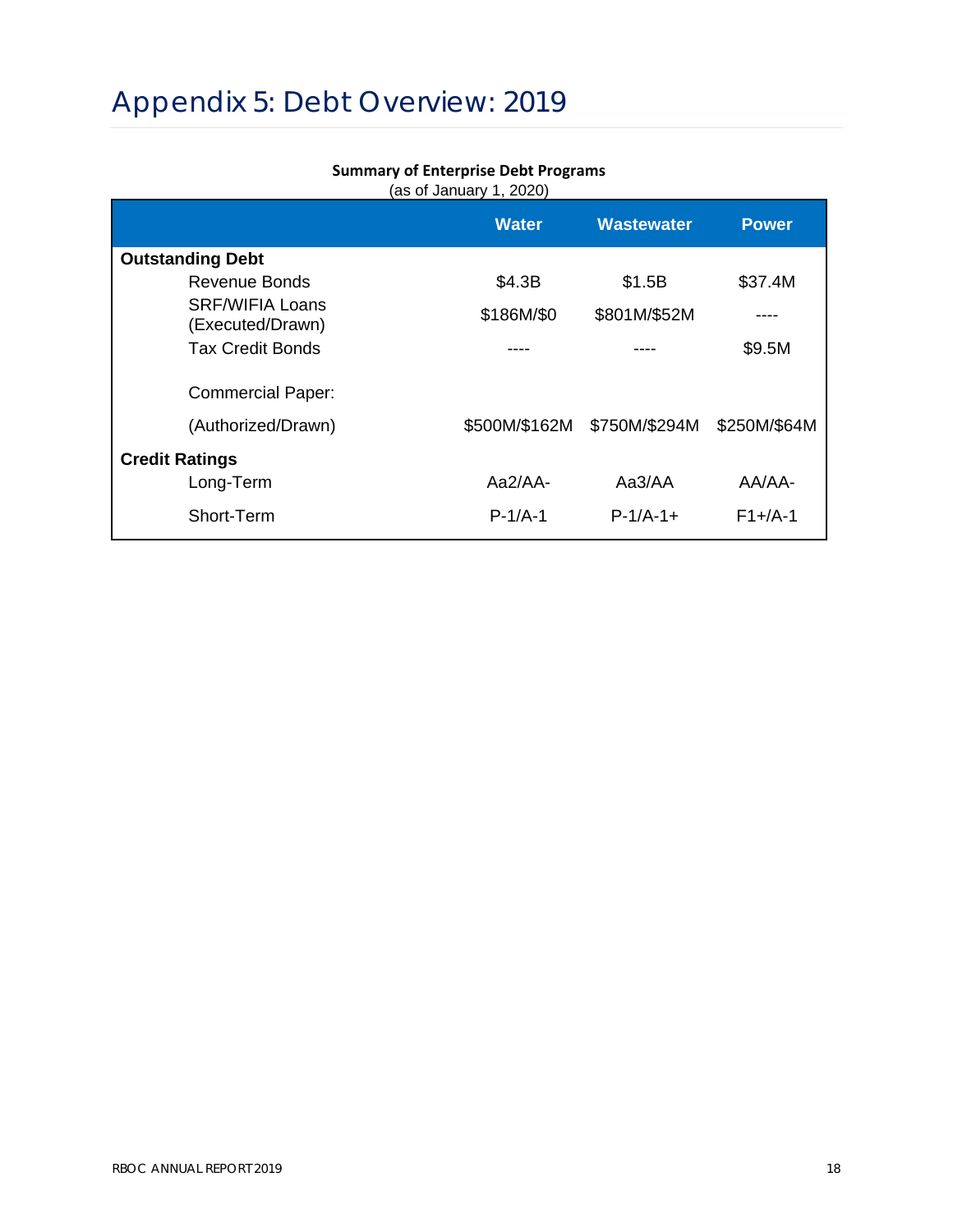# Appendix 5, Continued: Outstanding Revenue Bonds by Series

| <b>Outstanding SFPUC Bonds</b><br>(as of Dec 31, 2019)       | <b>RBOC</b> | <b>Issue</b><br><b>Date</b> | <b>Maturity</b><br><b>Date</b> | <b>Original Par</b><br>(\$000s) | <b>Outstanding</b><br>Principal<br>(\$000s) | <b>Notes</b><br>(All dollars in 000s)                                                                                                    |
|--------------------------------------------------------------|-------------|-----------------------------|--------------------------------|---------------------------------|---------------------------------------------|------------------------------------------------------------------------------------------------------------------------------------------|
| <b>WATER</b>                                                 |             |                             |                                |                                 |                                             |                                                                                                                                          |
| 2010 Revenue Bonds, Series B                                 | Yes         | 06/17/10                    | 11/01/40                       | \$417,720                       | \$373,420                                   | Water Capital - WSIP (Build America Bonds (BABs))                                                                                        |
| 2010 Revenue Bonds, Series D                                 |             |                             |                                | \$71,360                        |                                             | Water Capital - WSIP                                                                                                                     |
| (New Money)<br>2010 Revenue Bonds, Series D                  | Yes         | 08/04/10                    | 11/01/21                       |                                 | \$19,515                                    |                                                                                                                                          |
| (Refunding)                                                  | <b>No</b>   |                             |                                | \$31,365                        | \$11,475                                    | Refunded part of 2002 Bonds                                                                                                              |
| 2010 Revenue Bonds, Series E                                 | Yes         | 08/04/10                    | 11/01/40                       | \$344,200                       | \$344,200                                   | Water Capital - WSIP (Build America Bonds (BABs))                                                                                        |
| 2010 Revenue Bonds, Series F                                 | Yes         | 12/22/10                    | 11/01/30                       | \$180,960                       | \$18,800                                    | Water Capital - WSIP                                                                                                                     |
| 2010 Revenue Bonds, Series G                                 | Yes         | 12/22/10                    | 11/01/50                       | \$351,470                       | \$351,470                                   | Water Capital - WSIP (Build America Bonds (BABs))                                                                                        |
| 2011 Revenue Bonds, Series A                                 | Yes         | 08/04/11                    | 11/01/41                       | \$602,715                       | \$322,480                                   | Water Capital - WSIP                                                                                                                     |
| 2011 Revenue Bonds, Series B                                 | Yes         | 08/04/11                    | 11/01/41                       | \$28,975                        | \$17,170                                    | Water Capital - Hetch Hetchy Water                                                                                                       |
| 2011 Revenue Bonds, Series C                                 | Yes         | 08/04/11                    | 11/01/41                       | \$33,595                        | \$18,715                                    | Water Capital - Water main improvements                                                                                                  |
| 2011 Revenue Bonds, Series D                                 | <b>No</b>   | 08/04/11                    | 11/01/28                       | \$55,465                        | \$19,135                                    | Refunded part of 2001 and 2002 Bonds                                                                                                     |
| 2012 Revenue Bonds, Series A                                 | Yes         | 06/07/12                    | 11/01/43                       | \$591,610                       | \$459,455                                   | Water Capital - WSIP                                                                                                                     |
| 2012 Revenue Bonds, Series B                                 | Yes         | 06/07/12                    | 11/01/43                       | \$16,520                        | \$16,520                                    | Legal settlement reimbursement, Prop A (Nov 2002)                                                                                        |
| 2012 Revenue Bonds, Series C                                 | <b>No</b>   | 06/07/12                    | 11/01/32                       | \$93,750                        | \$78,035                                    | Refunded part of 2002 Bonds and all remaining 2001 Bonds                                                                                 |
| 2015 Revenue Bonds, Series A                                 | <b>No</b>   | 04/16/15                    | 11/01/36                       | \$429,600                       | \$412,380                                   | Refunded all outstanding 2006A bonds and a portion of 2009A Bonds (WSIP)                                                                 |
| 2016 Revenue Bonds, Series A                                 | <b>No</b>   | 10/20/16                    | 11/01/39                       | \$763,005                       | \$763,005                                   | Partially refunded 2009A, 2009B, and 2010F Bonds (WSIP)                                                                                  |
| 2016 Revenue Bonds, Series B<br>2016 Revenue Bonds, Series C | <b>No</b>   | 10/20/16                    | 11/01/30                       | \$130,815                       | \$95,980                                    | Fully refunded 2006B, 2006C, and partially refunded 2010A Bonds<br>Taxable refunding of \$237M outstanding CP and \$20 million new money |
| (Green)                                                      | No          | 12/14/16                    | 11/01/46                       | \$259,350                       | \$242,755                                   | proceeds (WSIP)                                                                                                                          |
| 2017 Revenue Bonds, Series A                                 |             |                             |                                |                                 |                                             |                                                                                                                                          |
| (Green)                                                      | Yes         | 12/13/17                    | 11/01/47                       | \$121,140                       | \$121,140                                   | Water Capital - WSIP                                                                                                                     |
| 2017 Revenue Bonds, Series B                                 | Yes         | 12/13/17                    | 11/01/47                       | \$147,725                       | \$147,725                                   | Water Capital - Non-WSIP                                                                                                                 |
| 2017 Revenue Bonds, Series C                                 | Yes         | 12/13/17                    | 11/01/47                       | \$70,675                        | \$70,675                                    | Water Capital - Hetch Hetchy Water                                                                                                       |
| 2017 Revenue Bonds, Series D                                 |             |                             |                                |                                 |                                             | Partially refunded 2011A, and 2012A (WSIP)                                                                                               |
| (Green)                                                      | No          | 12/28/17                    | 11/01/35                       | \$350,305                       | \$348,610                                   |                                                                                                                                          |
| 2017 Revenue Bonds, Series E                                 | <b>No</b>   | 12/28/17                    | 11/01/31                       | \$48,890                        | \$48,890                                    | Partially refunded 2011C, 2011D and 2012C                                                                                                |
| 2017 Revenue Bonds, Series F<br>2017 Revenue Bonds, Series G | <b>No</b>   | 12/28/17                    | 11/01/31                       | \$8,705                         | \$8,705                                     | Partially refunded 2011B                                                                                                                 |
| (Green)                                                      | No          | 12/28/17                    | 11/01/24                       | \$33,780                        | \$33,280                                    | Partially refunded 2011A (WSIP)                                                                                                          |
|                                                              |             |                             |                                |                                 |                                             |                                                                                                                                          |
| <b>Total Bonds - Water</b>                                   |             |                             |                                | \$5,183,695                     | \$4,343,535                                 | Principal: 11/1 / Interest: 5/1 & 11/1                                                                                                   |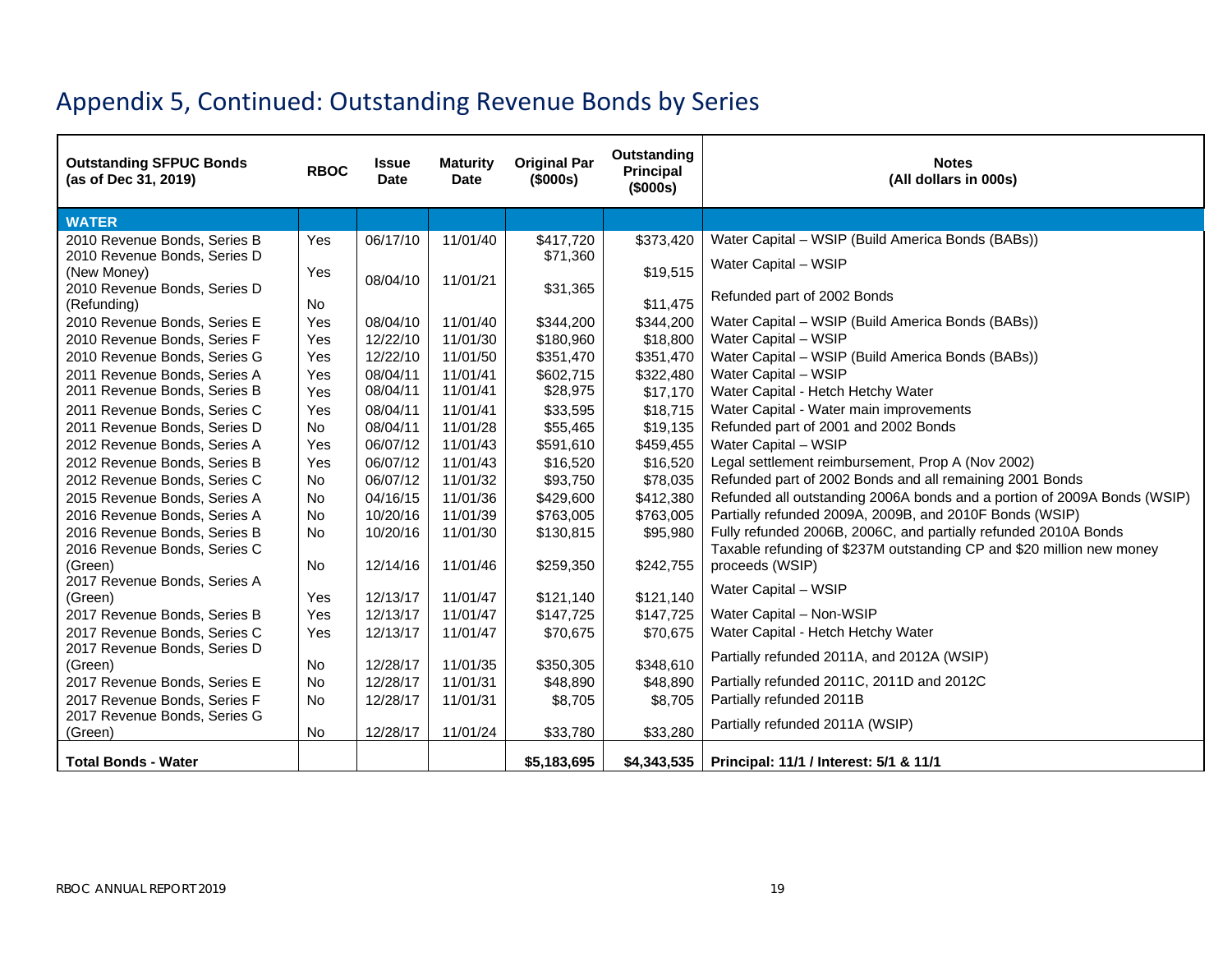| <b>WASTEWATER</b>                                                  |           |          |          |             |             |                                                                             |
|--------------------------------------------------------------------|-----------|----------|----------|-------------|-------------|-----------------------------------------------------------------------------|
| 2010 Revenue Bonds, Series A                                       | Yes       | 06/08/10 | 10/01/21 | \$47,050    | \$17,210    | <b>Wastewater Capital</b>                                                   |
| 2010 Revenue Bonds, Series B                                       | Yes       | 06/08/10 | 10/01/40 | \$192,515   | \$192,515   | Wastewater Capital - Build America Bonds (BABs)                             |
| 2013 Revenue Bonds, Series A                                       |           |          |          |             |             | Refunded 2003A Bonds and SRF loans                                          |
| (Refunding)                                                        | <b>No</b> | 01/30/13 | 10/01/25 | \$193,400   | \$44,445    |                                                                             |
| 2013 Revenue Bonds, Series B                                       |           | 02/27/13 | 10/01/42 |             |             | <b>Wastewater Capital</b>                                                   |
| (New Money)<br>2016 Revenue Bonds, Series A                        | Yes       |          |          | \$331,585   | \$331,585   |                                                                             |
| (Green)                                                            | Yes       | 05/24/16 | 10/01/46 | \$240,580   | \$240,580   | Wastewater Capital - SSIP                                                   |
| 2016 Revenue Bonds, Series B                                       | Yes       | 05/24/16 | 10/01/46 | \$67,820    | \$67,820    | Wastewater Capital - R&R                                                    |
| 2018 Revenue Bonds, Series A                                       |           |          |          | \$229,050   | \$229,050   | Wastewater Capital - SSIP                                                   |
| (Green)                                                            | Yes       | 08/09/18 | 10/01/43 |             |             |                                                                             |
| 2018 Revenue Bonds, Series B                                       | Yes       | 08/09/18 | 10/01/43 | \$185,950   | \$185,950   | Wastewater Capital - R&R                                                    |
| 2018 Revenue Bonds, Series C                                       |           |          |          |             | \$179,145   | Wastewater Capital - SSIP                                                   |
| (Green)                                                            | Yes       | 08/09/18 | 10/01/48 | \$179,145   |             |                                                                             |
| <b>Total Bonds - Wastewater</b>                                    |           |          |          | \$1,667,095 | \$1,488,300 | Principal: 10/1 / Interest: 4/1 & 10/1                                      |
|                                                                    |           |          |          |             |             |                                                                             |
| <b>POWER</b>                                                       |           |          |          |             |             |                                                                             |
| 2015 Revenue Bonds, Series A<br>(Green)                            | Yes       | 05/20/15 | 11/01/45 | \$32,025    | \$32,025    | Power Capital - Hydrogeneration and other capital                           |
| 2015 Revenue Bonds, Series B                                       | Yes       | 05/20/15 | 11/01/26 | \$7,530     | \$5,335     | Power Capital - Power transmission                                          |
|                                                                    |           |          |          |             |             |                                                                             |
| <b>Total Bonds - Power (Senior)</b>                                |           |          |          | \$39,555    | \$37,360    | Principal: 11/1 / Interest: 5/1 & 11/1                                      |
|                                                                    |           |          |          |             |             |                                                                             |
| <b>Tax Credit Bonds</b>                                            |           |          |          |             |             |                                                                             |
| 2008 Cl. Renewable Energy Bonds<br>2012 New Cl. Renewable Energy   | Yes       | 11/07/08 | 12/15/22 | \$6,325     | \$1,265     | Solar projects                                                              |
| <b>Bonds</b>                                                       | Yes       | 04/25/12 | 04/25/28 | \$6,600     | \$424       | Solar projects                                                              |
|                                                                    |           |          |          |             |             | Solar and building efficiency projects                                      |
| 2011 Qualified Energy Cons. Bonds<br>2015 New Cl. Renewable Energy | Yes       | 12/15/11 | 12/15/27 | \$8,291     | \$4,497     |                                                                             |
| <b>Bonds</b>                                                       | Yes       | 10/15/15 | 10/25/32 | \$4,100     | \$3,307     | Solar projects                                                              |
|                                                                    |           |          |          |             |             | Payment dates: various / investors receive a tax credit in lieu of interest |
| <b>Total - CREBs, NCREBS, QECBs</b>                                |           |          |          | \$25,316    | \$9,492     | payment                                                                     |
|                                                                    |           |          |          |             |             |                                                                             |
| <b>TOTAL - SFPUC</b>                                               |           |          |          | \$6,915,661 | \$5,878,687 |                                                                             |